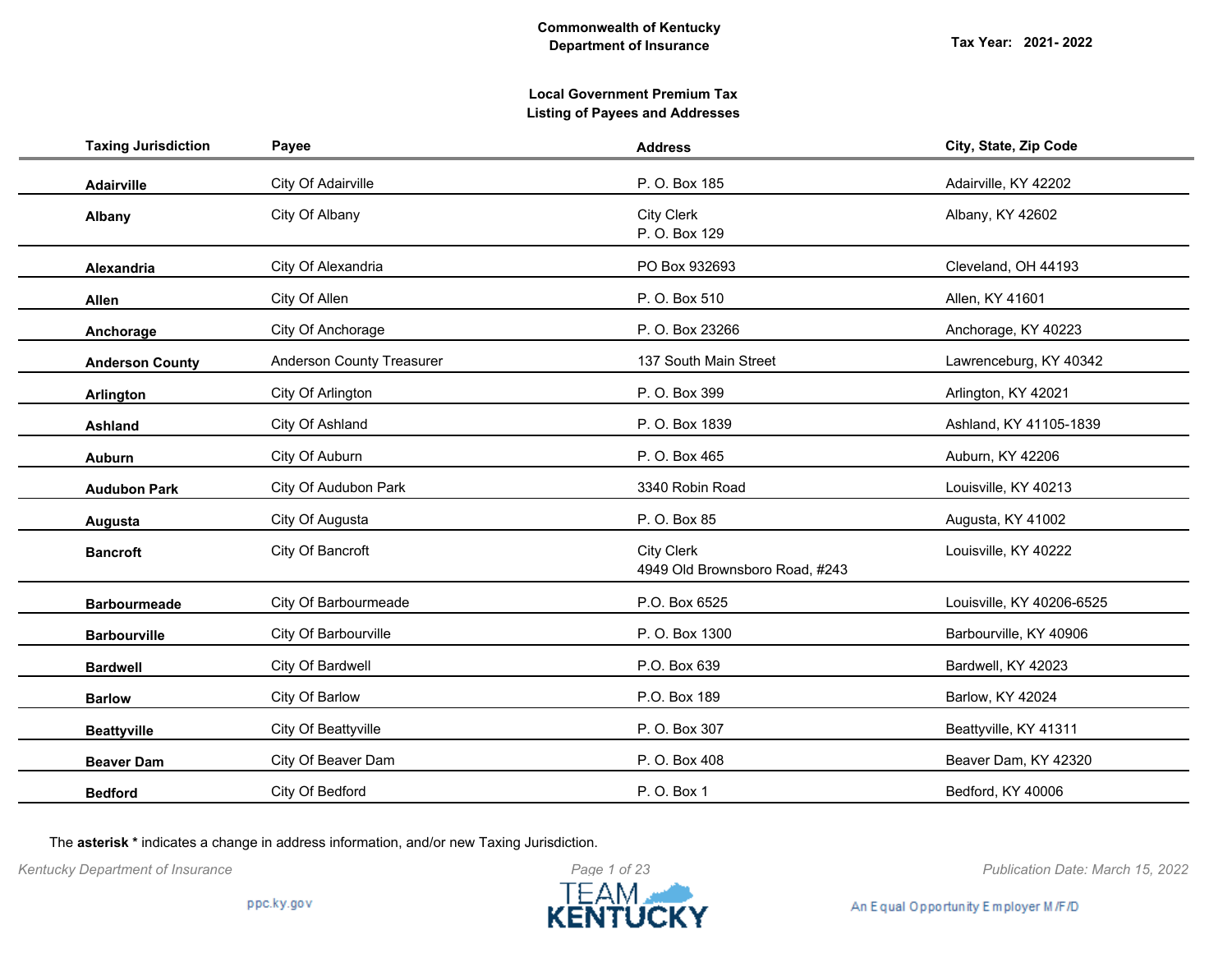| <b>Taxing Jurisdiction</b> | Payee                                            | <b>Address</b>                                                | City, State, Zip Code     |
|----------------------------|--------------------------------------------------|---------------------------------------------------------------|---------------------------|
| <b>Beechwood Village</b>   | City Of Beechwood Village                        | P.O. Box 7527                                                 | Louisville, KY 40257-7527 |
| <b>Bell County</b>         | <b>Bell County Treasurer</b>                     | P. O. Box 127                                                 | Pineville, KY 40977       |
| <b>Bellefonte</b>          | City of Bellefonte                               | 705 Bellefonte Princess Road                                  | Ashland, KY 41101         |
| <b>Bellemeade</b>          | City Of Bellemeade                               | 127 Dorchester Road                                           | Louisville, KY 40223      |
| <b>Bellevue</b>            | City Of Bellevue Insurance Premium               | PO Box 641565                                                 | Pittsburgh, PA 15219-1565 |
| <b>Bellewood</b>           | City Of Bellewood Treasurer                      | P. O. Box 8095                                                | Louisville, KY 40257-8095 |
| <b>Benton</b>              | City Of Benton                                   | 101 East 11th Street                                          | Benton, KY 42025          |
| Berea                      | City Of Berea                                    | 212 Chestnut Street                                           | Berea, KY 40403           |
| <b>Berry</b>               | City Of Berry                                    | P.O. Box 215                                                  | Berry, KY 41003           |
| <b>Blue Ridge Manor</b>    | City Of Blue Ridge Manor                         | City of Blue Ridge Manor<br>10000 Shelbyville Road, Suite 203 | Louisville, KY 40223      |
| <b>Bonnieville</b>         | City of Bonnieville                              | P.O. Box 85                                                   | Bonnieville, KY 42713     |
| <b>Bowling Green</b>       | City of Bowling Green                            | P. O. Box 643501                                              | Cincinnati, OH 45264-3501 |
| <b>Bradfordsville</b>      | City Of Bradfordsville                           | 202 West Main Street<br>P.O. Box 65                           | Bradfordsville, KY 40009  |
| <b>Brandenburg</b>         | City Of Brandenburg                              | P. O. Box 305<br>Attn: City Treasurer                         | Brandenburg, KY 40108     |
| <b>Breckinridge County</b> | County of Breckinridge - Breckinridge Co. Fiscal | <b>Breckinridge County Treasurer</b>                          | Hardinsburg, KY 40143     |
|                            | Court                                            | P.O. Box 607                                                  |                           |
| <b>Briarwood</b>           | City Of Briarwood                                | P. O. Box 22408                                               | Louisville, KY 40252      |
| <b>Brodhead</b>            | City Of Brodhead                                 | P. O. Box 556                                                 | Brodhead, KY 40409        |
| <b>Broeck Pointe</b>       | City Of Broeck Pointe                            | P. O. Box 22205                                               | Louisville, KY 40222      |

The **asterisk \*** indicates a change in address information, and/or new Taxing Jurisdiction.



*Kentucky Department of Insurance Publication Date: March 15, 2022*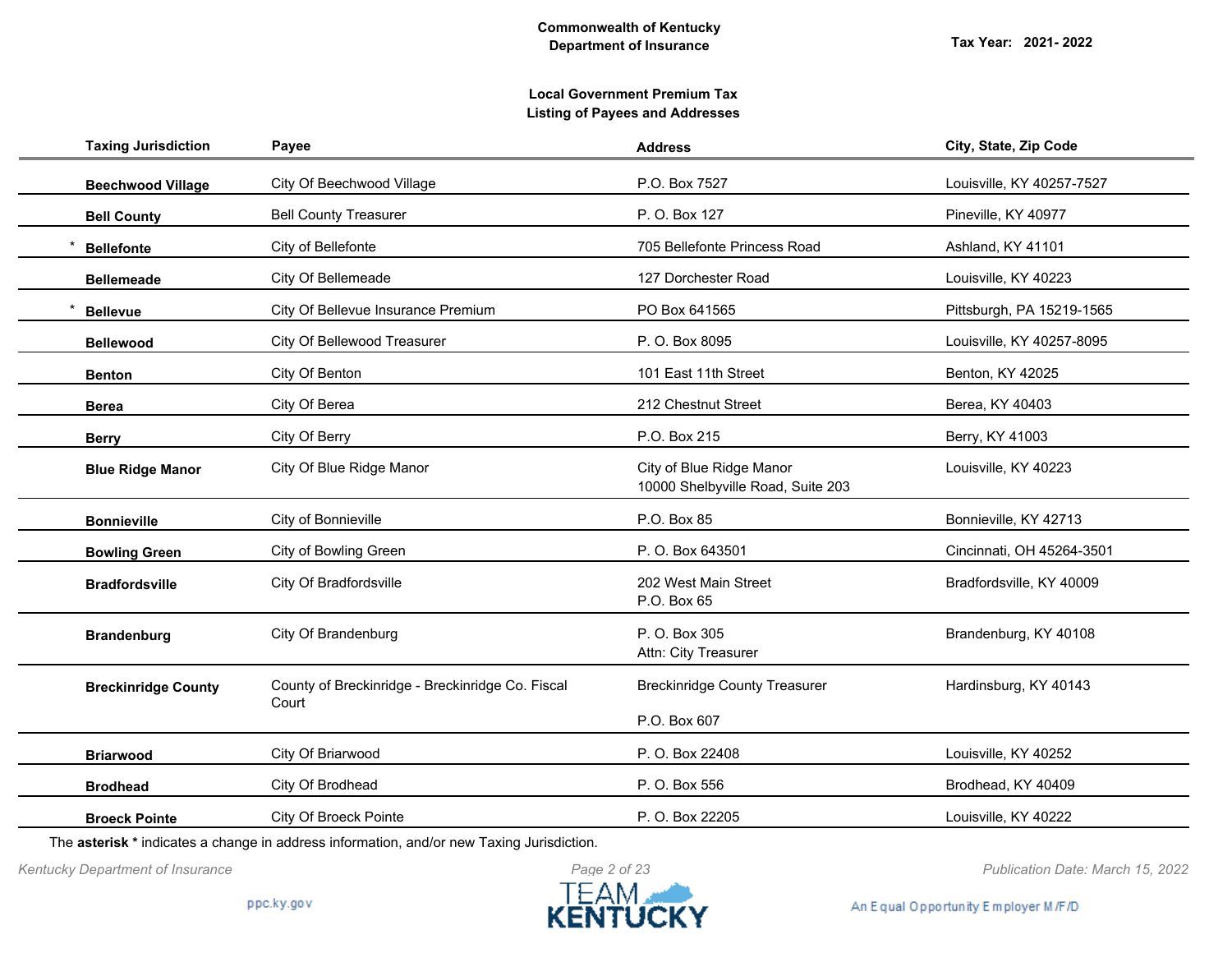| <b>Taxing Jurisdiction</b> | Payee                               | <b>Address</b>                    | City, State, Zip Code     |
|----------------------------|-------------------------------------|-----------------------------------|---------------------------|
| <b>Bromley</b>             | City Of Bromley                     | 226 Boone Street                  | Bromley, KY 41016         |
| <b>Brooksville</b>         | City Of Brooksville                 | P. O. Box 216                     | Brooksville, KY 41004     |
| <b>Brownsboro Farm</b>     | City Of Brownsboro Farm             | 8455 Brownsboro Road              | Louisville, KY 40241-1626 |
| <b>Brownsboro Village</b>  | City of Brownsboro Village          | P.O. Box 6635                     | Louisville, KY 40206      |
| <b>Brownsville</b>         | City Of Brownsville                 | P. O. Box 238                     | Brownsville, KY 42210     |
| <b>Bullitt County</b>      | <b>Bullitt County Fiscal Court</b>  | P. O. Box 768                     | Shepherdsville, KY 40165  |
| <b>Burgin</b>              | City Of Burgin                      | <b>Box 323</b>                    | Burgin, KY 40310          |
| <b>Burkesville</b>         | City Of Burkesville                 | P. O. Box 250                     | Burkesville, KY 42717     |
| <b>Burnside</b>            | City Of Burnside                    | P. O. Box 8                       | Burnside, KY 42519        |
| <b>Butler</b>              | City Of Butler                      | P. O. Box 229                     | <b>Butler, KY 41006</b>   |
| Cadiz                      | City Of Cadiz                       | P. O. Box 1465                    | Cadiz, KY 42211           |
| Calhoun                    | City Of Calhoun                     | P. O. Box 294                     | Calhoun, KY 42327         |
| California                 | City Of California                  | P.O. Box 25                       | California, KY 41007      |
| <b>Calvert City</b>        | City Of Calvert City                | P. O. Box 36                      | Calvert City, KY 42029    |
| Cambridge                  | City Of Cambridge                   | 2912 Cambridge Road               | Louisville, KY 40220      |
| <b>Campbell County</b>     | <b>Campbell County Fiscal Court</b> | P.O. Box 645245                   | Cincinnati, OH 45264-5245 |
| Campbellsburg              | City Of Campbellsburg               | P. O. Box 67                      | Campbellsburg, KY 40011   |
| Campbellsville             | City Of Campbellsville              | 110 South Columbia Avenue, Ste. B | Campbellsville, KY 42718  |
| Campton                    | City Of Campton                     | P. O. Box 35                      | Campton, KY 41301         |
| Caneyville                 | City Of Caneyville                  | P. O. Box 69                      | Caneyville, KY 42721-0069 |
| <b>Carlisle</b>            | City Of Carlisle                    | 107 E. Chestnut Street            | Carlisle, KY 40311        |

The **asterisk \*** indicates a change in address information, and/or new Taxing Jurisdiction.

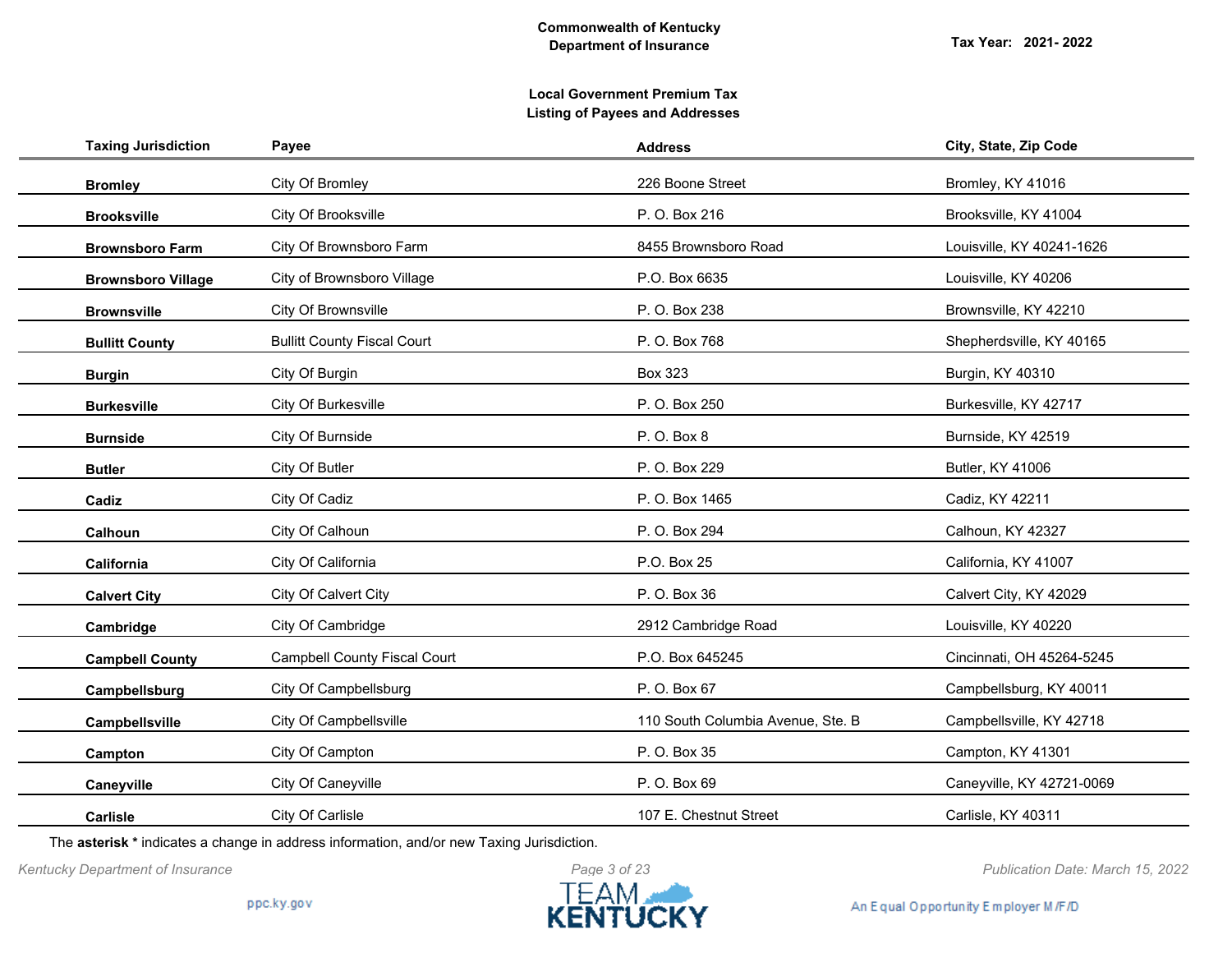| <b>Taxing Jurisdiction</b> | Payee                                 | <b>Address</b>                         | City, State, Zip Code  |
|----------------------------|---------------------------------------|----------------------------------------|------------------------|
| <b>Carlisle County</b>     | <b>Carlisle County</b>                | P.O. Box 279                           | Bardwell, KY 42023     |
| Carrollton                 | City Of Carrollton                    | P. O. Box 156                          | Carrollton, KY 41008   |
| <b>Carter County</b>       | Carter County Fiscal Court - Room 227 | Courthouse 300 W. Main St.             | Grayson, KY 41143      |
| <b>Casey County</b>        | <b>Casey County Fiscal Court</b>      | P. O. Box 306                          | Liberty, KY 42539      |
| Catlettsburg               | City Of Catlettsburg                  | 2611 Louisa Street                     | Catlettsburg, KY 41129 |
| <b>Cave City</b>           | City Of Cave City                     | P. O. Box 567                          | Cave City, KY 42127    |
| Centertown                 | City Of Centertown                    | P.O. Box 517                           | Centertown, KY 42328   |
| <b>Central City</b>        | City Of Central City                  | 214 North First Street                 | Central City, KY 42330 |
| <b>Clark County</b>        | <b>Clark County Courthouse</b>        | 34 South Main Street<br>Rm # 103       | Winchester, KY 40391   |
| Clarkson                   | City Of Clarkson                      | P. O. Box 10<br>213 Millerstown Street | Clarkson, KY 42726     |
| Clay                       | City Of Clay                          | P. O. Box 425                          | Clay, KY 42404-0425    |
| <b>Clay City</b>           | City Of Clay City                     | P. O. Box 933                          | Clay City, KY 40312    |
| Cloverport                 | City Of Cloverport                    | 212 West Main Street                   | Cloverport, KY 40111   |
| <b>Coal Run Village</b>    | City of Coal Run Village              | 105 Church Street                      | Pikeville, KY 41501    |
| <b>Cold Spring</b>         | City Of Cold Spring                   | 5694 East Alexandria Pike              | Cold Spring, KY 41076  |
| Coldstream                 | City Of Coldstream                    | 9462 Brownsboro Road #140              | Louisville, KY 40241   |
| Columbia                   | City Of Columbia                      | 116 Campbellsville Street              | Columbia, KY 42728     |
| Corbin                     | City Of Corbin                        | P. O. Box 1343                         | Corbin, KY 40702       |
| Corinth                    | City Of Corinth                       | 215 Thomas Lane<br>P. O. Box 157       | Corinth, KY 41010      |

The **asterisk \*** indicates a change in address information, and/or new Taxing Jurisdiction.



*Kentucky Department of Insurance Publication Date: March 15, 2022*

An Equal Opportunity Employer M/F/D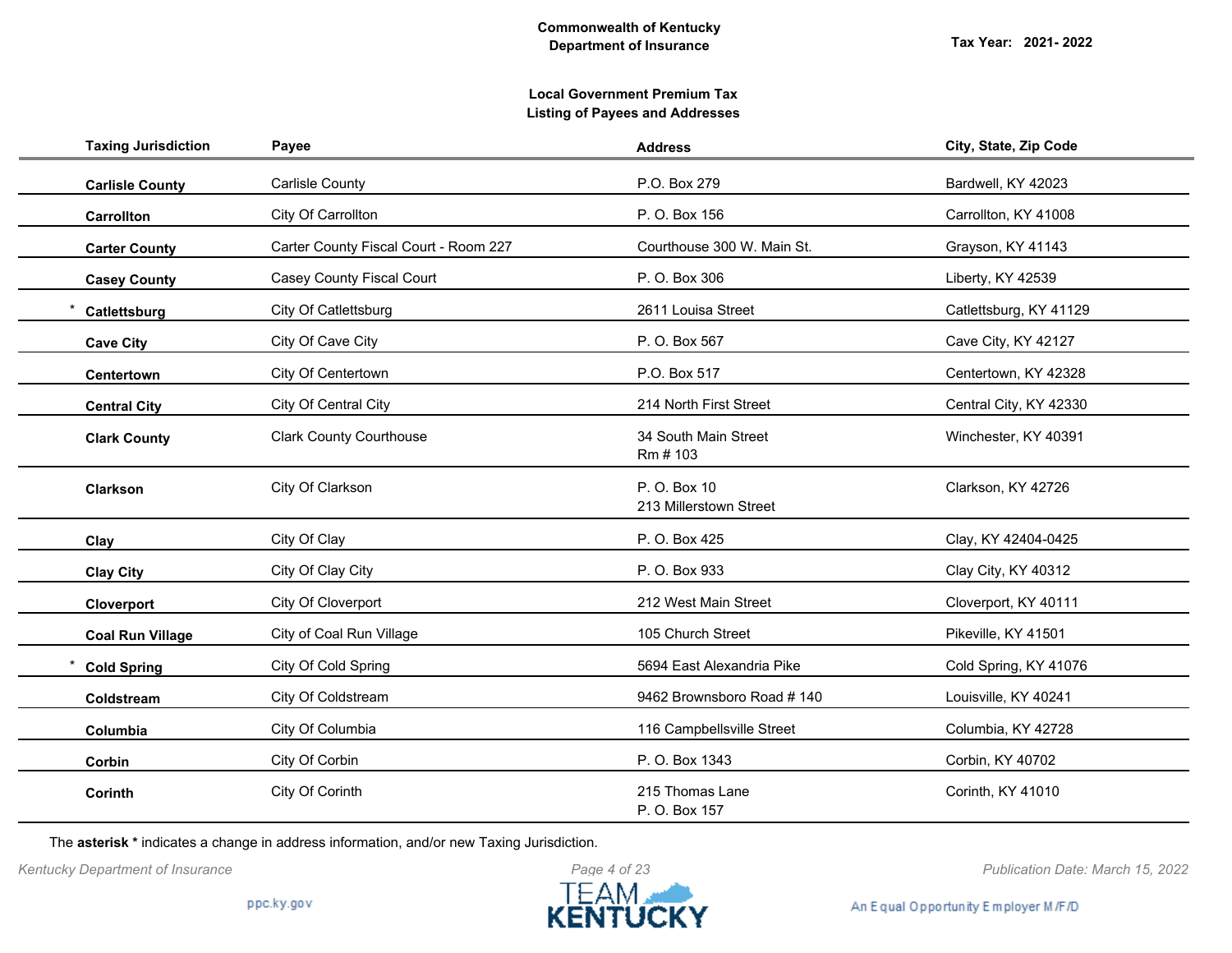| <b>Taxing Jurisdiction</b> | Payee                                 | <b>Address</b>                                      | City, State, Zip Code         |
|----------------------------|---------------------------------------|-----------------------------------------------------|-------------------------------|
| Corydon                    | City Of Corydon                       | P. O. Box 185                                       | Corydon, KY 42406             |
| Covington                  | City Of Covington                     | <b>Insurance Premium Tax</b><br>20 West Pike Street | Ft.Mitchell, KY 41011         |
| <b>Crab Orchard</b>        | City Of Crab Orchard                  | P. O. Box 87                                        | Crab Orchard, KY 40419        |
| <b>Creekside</b>           | City Of Creekside                     | P. O. Box 221076                                    | Louisville, KY 40252-1076     |
| <b>Crescent Springs</b>    | The City Of Crescent Springs          | 739 Buttermilk Pike                                 | Crescent Springs, KY 41017    |
| <b>Crestview</b>           | <b>City Of Crestview</b>              | 14 Circle Drive                                     | Cold Spring, KY 41076         |
| <b>Crestwood</b>           | City Of Crestwood                     | P. O. Box 186                                       | Crestwood, KY 40014           |
| <b>Crittenden</b>          | City Of Crittenden                    | P.O. Box 207<br>117 South Main Street               | Crittenden, KY 41030          |
| <b>Crittenden County</b>   | <b>Crittenden County Fiscal Court</b> | 107 South Main Street, Ste, 208                     | Marion, KY 42064              |
| Crofton                    | City Of Crofton                       | Insurance Tax Department<br>P. O. Box 243           | Crofton, KY 42217             |
| Crossgate                  | City Of Crossgate                     | P. O. Box 6423                                      | Louisville, KY 40206          |
| <b>Cumberland</b>          | City Of Cumberland - City Treasurer   | 402 West Main Street                                | Cumberland, KY 40823          |
| Cynthiana                  | City Of Cynthiana                     | P. O. Box 67                                        | Cynthiana, KY 41031           |
| <b>Danville</b>            | City Of Danville                      | P. O. Box 670                                       | Danville, KY 40422            |
| <b>Daviess County</b>      | Daviess County Fiscal Court           | P. O. Box 1716                                      | Owensboro, KY 42302-1716      |
| <b>Dawson Springs</b>      | City Of Dawson Springs                | 200 West Arcadia Avenue<br>P. O. Box 345            | Dawson Springs, KY 42408-0345 |
| <b>Dayton</b>              | City Of Dayton                        | 514 Sixth Avenue                                    | Dayton, KY 41074              |
| <b>Dixon</b>               | City Of Dixon                         | P.O. Box 197                                        | Dixon, KY 42409               |

The **asterisk \*** indicates a change in address information, and/or new Taxing Jurisdiction.



*Kentucky Department of Insurance Publication Date: March 15, 2022*

An Equal Opportunity Employer M/F/D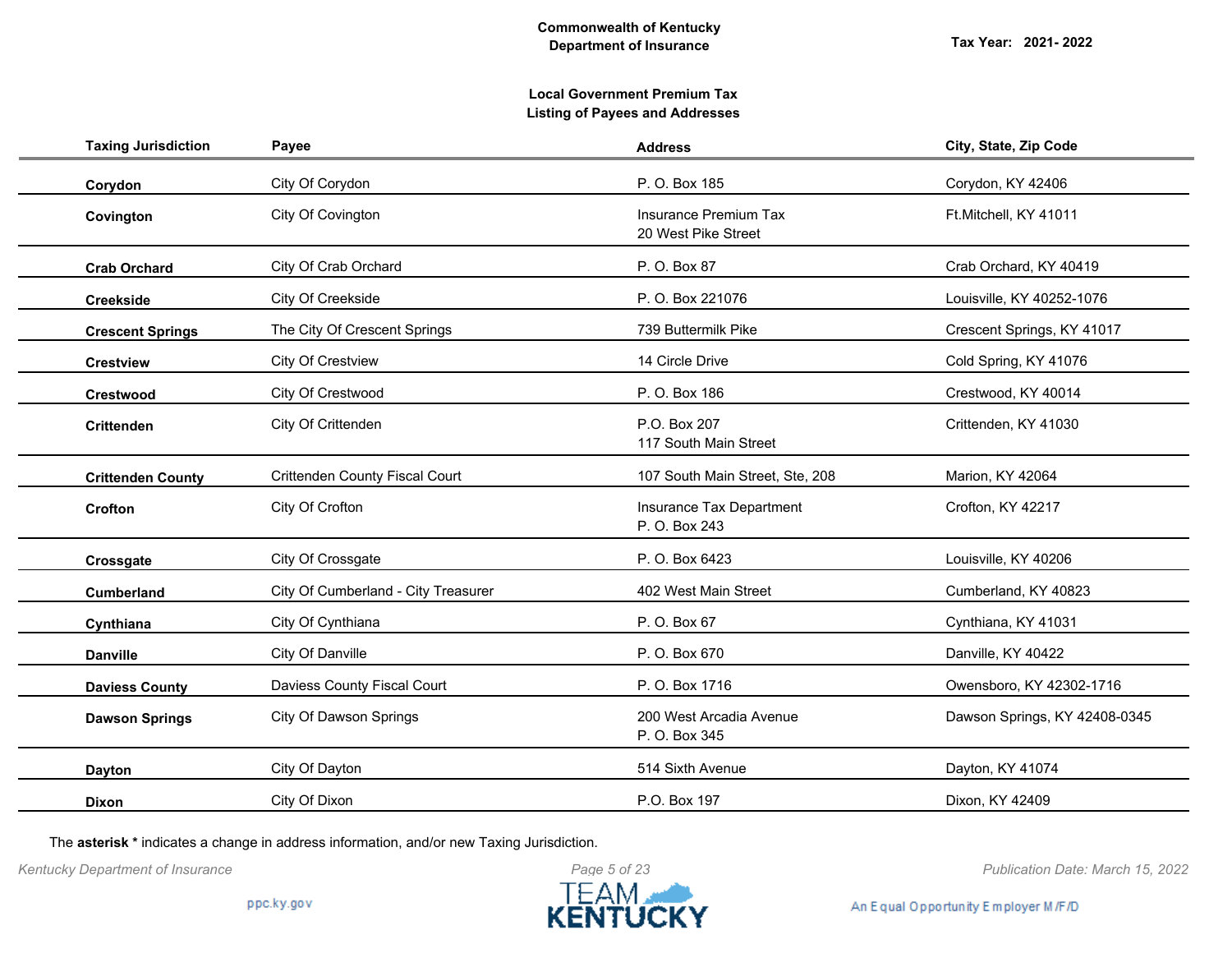| <b>Taxing Jurisdiction</b> | Payee                              | <b>Address</b>                           | City, State, Zip Code        |
|----------------------------|------------------------------------|------------------------------------------|------------------------------|
| <b>Douglass Hills</b>      | <b>City Of Douglass Hills</b>      | P. O. Box 43284                          | Louisville, KY 40243         |
| <b>Dover</b>               | City Of Dover                      | P. O. Box 161                            | Dover, KY 41034              |
| <b>Druid Hills</b>         | City Of Druid Hills                | P. O. Box 6777                           | Louisville, KY 40206         |
| Dry Ridge                  | City Of Dry Ridge                  | 31 Broadway<br>P. O. Box 145             | Dry Ridge, KY 41035          |
| Earlington                 | City Of Earlington                 | 103 W. Main Street                       | Earlington, KY 42410         |
| Eddyville                  | City Of Eddyville                  | P.O. Box 744                             | Eddyville, KY 42038          |
| Edmonton                   | City Of Edmonton                   | P. O. Box 374                            | Edmonton, KY 42129           |
| <b>Ekron</b>               | City Of Ekron                      | <b>Ekron Town Board</b><br>P. O. Box 100 | Ekron, KY 40117              |
| Elizabethtown              | City Of Elizabethtown              | P. O. Box 550                            | Elizabethtown, KY 42702-0550 |
| <b>Elkhorn City</b>        | City Of Elkhorn City               | P. O. Box 681                            | Elkhorn City, KY 41522       |
| <b>Elkton</b>              | City Of Elkton                     | P. O. Box 578                            | Elkton, KY 42220             |
| <b>Elliott County</b>      | <b>Elliott County Fiscal Court</b> | P. O. Box 710                            | Sandy Hook, KY 41171         |
| <b>Elsmere</b>             | City Of Elsmere                    | 318 Garvey Avenue                        | Elsmere, KY 41018            |
| <b>Eminence</b>            | City Of Eminence                   | P. O. Box 163                            | Eminence, KY 40019           |
| <b>Erlanger</b>            | City Of Erlanger                   | P.O. Box 18511                           | Erlanger, KY 41018           |
| <b>Evarts</b>              | City Of Evarts                     | P. O. Box 208                            | Evarts, KY 40828             |
| Ewing                      | City of Ewing                      | City of Ewing<br>P.O. Box 182            | Ewing, KY 41039              |
| Falmouth                   | City Of Falmouth                   | c/o Heritage Bank P.O. Box 651           | Burlington, KY 41005         |
| Ferguson                   | City of Ferguson                   | P.O. Box 222                             | Ferguson, KY 42533           |

The **asterisk \*** indicates a change in address information, and/or new Taxing Jurisdiction.



*Kentucky Department of Insurance Publication Date: March 15, 2022*

An Equal Opportunity Employer M/F/D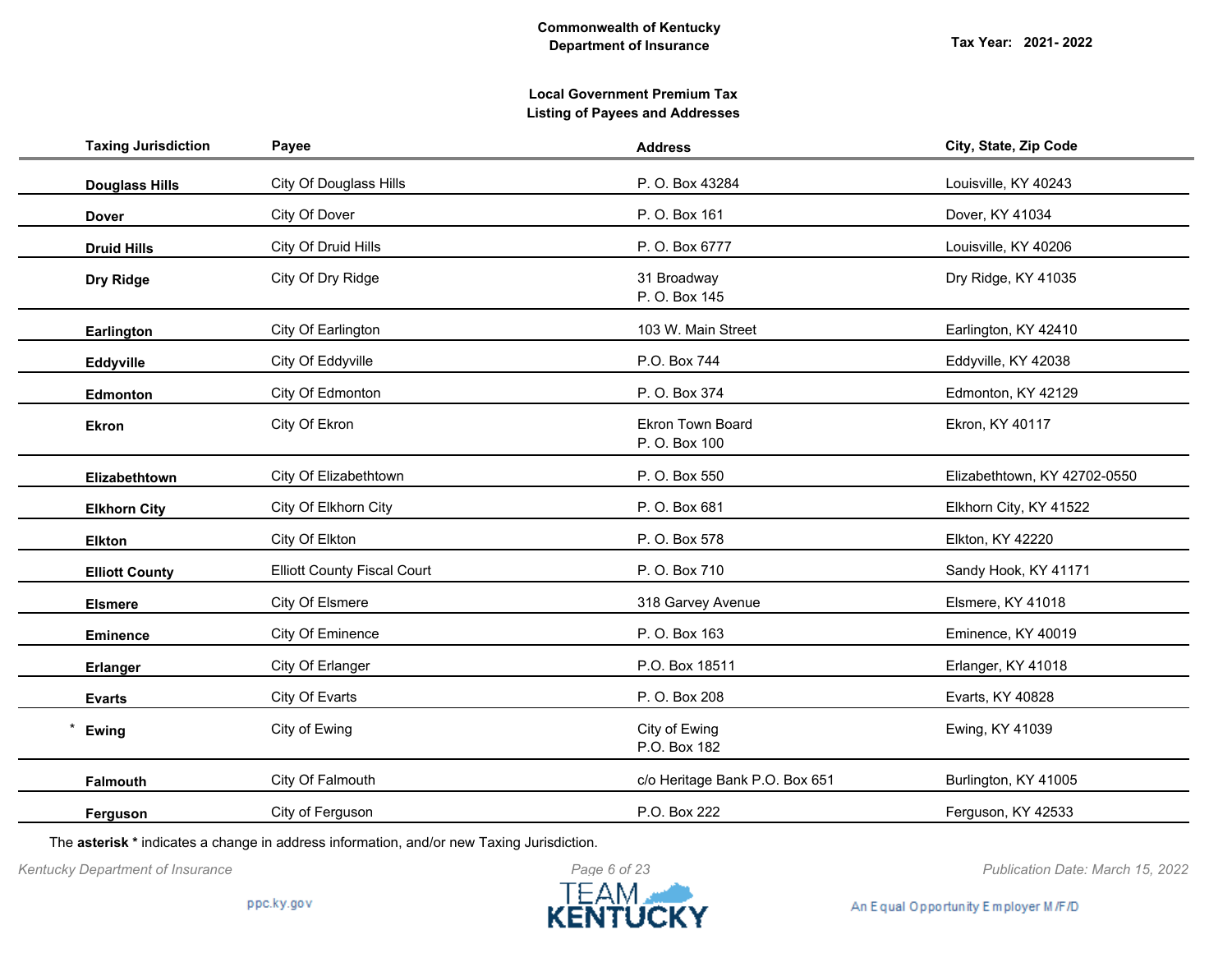# **Local Government Premium Tax Listing of Payees and Addresses**

| <b>Taxing Jurisdiction</b> | Payee                              | <b>Address</b>                       | City, State, Zip Code        |
|----------------------------|------------------------------------|--------------------------------------|------------------------------|
| <b>Fincastle</b>           | City Of Fincastle                  | <b>City Clerk</b><br>P. O. Box 22052 | Louisville, KY 40252-0052    |
| <b>Flatwoods</b>           | City Of Flatwoods                  | 2513 Reed Street                     | Flatwoods, KY 41139          |
| <b>Fleming County</b>      | <b>Fleming County Fiscal Court</b> | 100 Court Square                     | Flemingsburg, KY 41041       |
| <b>Fleming-Neon</b>        | City Of Fleming-Neon               | P. O. Box 66                         | Fleming Neon, KY 41840       |
| Flemingsburg               | City Of Flemingsburg               | P. O. Box 406                        | Flemingsburg, KY 41041       |
| <b>Florence</b>            | City Of Florence                   | P. O. Box 321                        | Florence, KY 41022-0321      |
| <b>Floyd County</b>        | <b>Floyd County Treasurer</b>      | P.O. Box 1600                        | Prestonsburg, KY 41653       |
| Fordsville                 | City Of Fordsville                 | P. O. Box 164                        | Fordsville, KY 42343         |
| <b>Forest Hills</b>        | City Of Forest Hills               | P. O. Box 99604                      | Jeffersontown, KY 40269-0604 |
| <b>Fort Mitchell</b>       | City Of Fort Mitchell              | P.O. Box 176277                      | Fort Mitchell, KY 41017      |
| <b>Fort Thomas</b>         | City Of Fort Thomas                | P.O. Box 639162                      | Cincinnati, OH 45263-9162    |
| <b>Fort Wright</b>         | City Of Fort Wright                | PO Box 95-0277                       | Louisville, KY 40295-0277    |
| <b>Fountain Run</b>        | City Of Fountain Run               | P. O. Box 37                         | Fountain Run, KY 42133       |
| <b>Fox Chase</b>           | City Of Fox Chase                  | P.O. Box 310                         | Hillview, KY 40129-0310      |
| <b>Frankfort</b>           | City Of Frankfort                  | Box 697                              | Frankfort, KY 40602          |
| Franklin                   | City Of Franklin                   | P.O. Box 130                         | Hardyville, KY 42746         |
| <b>Franklin County</b>     | <b>Franklin County Treasurer</b>   | P. O. Box 594                        | Frankfort, KY 40602          |
| Fredonia                   | City Of Fredonia                   | P. O. Box 152                        | Fredonia, KY 42411           |
| Frenchburg                 | City Of Frenchburg                 | P. O. Box 113                        | Frenchburg, KY 40322         |

The **asterisk \*** indicates a change in address information, and/or new Taxing Jurisdiction.



*Kentucky Department of Insurance Publication Date: March 15, 2022*

An Equal Opportunity Employer M/F/D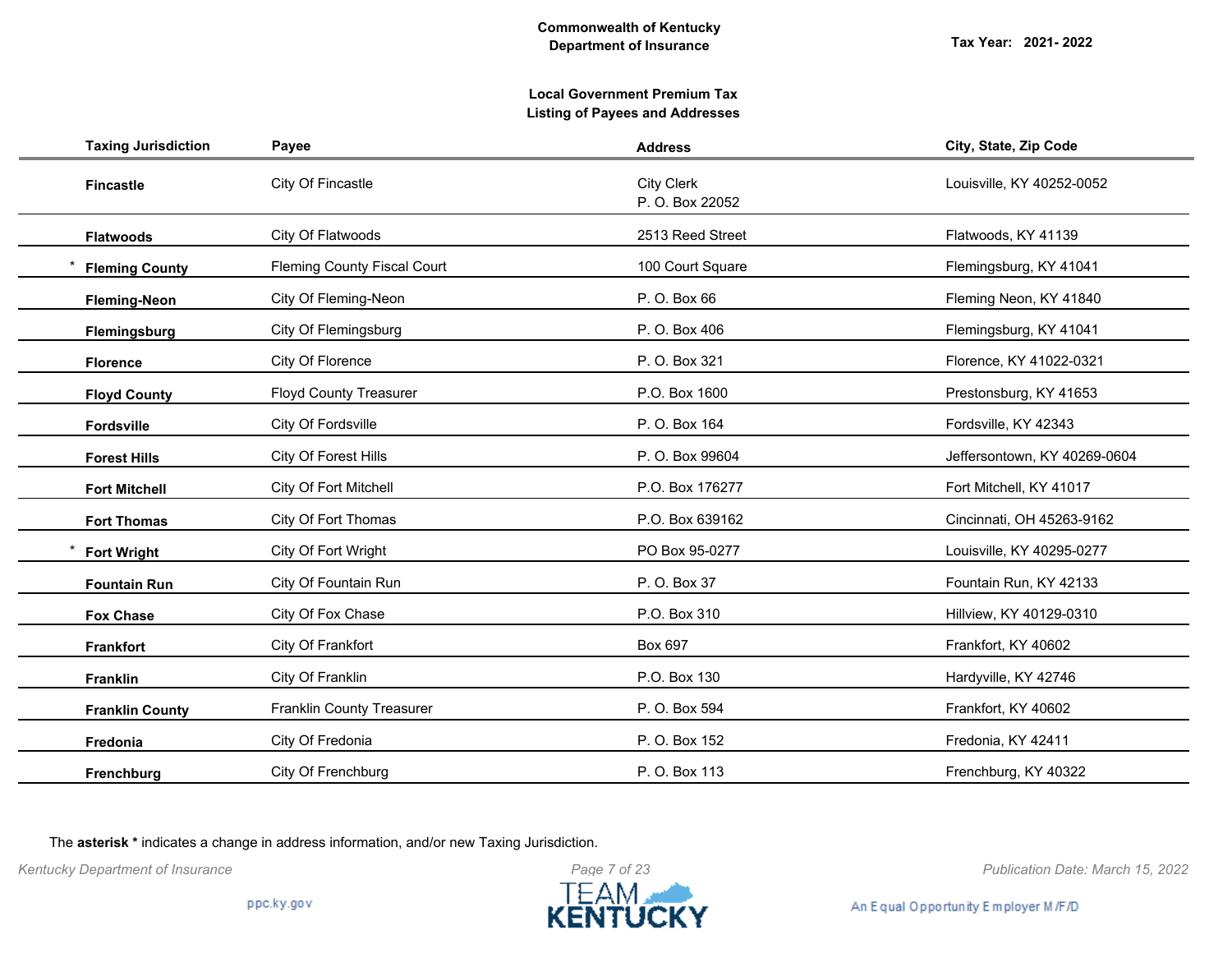# **Local Government Premium Tax Listing of Payees and Addresses**

| <b>Taxing Jurisdiction</b> | Payee                          | <b>Address</b>                                         | City, State, Zip Code     |
|----------------------------|--------------------------------|--------------------------------------------------------|---------------------------|
| $\star$<br><b>Fulton</b>   | City of Fulton                 | <b>Fulton City Manager</b><br>P.O. Box 1350            | Fulton, KY 42041          |
| <b>Fulton County</b>       | <b>Fulton County Treasurer</b> | 2216 Myron Cory Drive<br>Suite 1                       | Hickman, KY 42050         |
| <b>Gamaliel</b>            | City Of Gamaliel               | P. O. Box 126                                          | Gamaliel, KY 42140        |
| Georgetown                 | City Of Georgetown             | 100 Court Street<br>Director Of Finance                | Georgetown, KY 40324      |
| <b>Ghent</b>               | City of Ghent                  | P.O. Box 333                                           | Ghent, KY 41045           |
| Glasgow                    | City Of Glasgow                | P. O. Box 278<br>Attn: License Fee Div.                | Glasgow, KY 42142-0278    |
| <b>Glencoe</b>             | City Of Glencoe                | P. O. Box 98                                           | Glencoe, KY 41046         |
| Glenview                   | City Of Glenview               | <b>City Treasurer</b><br>P.O. Box 100                  | Glenview, KY 40025        |
| <b>Glenview Hills</b>      | City Of Glenview Hills         | 4330 Glenview Avenue<br>P.O. Box 35                    | Glenview, KY 40025        |
| <b>Glenview Manor</b>      | <b>City Of Glenview Manor</b>  | P. O. Box 221196                                       | Louisville, KY 40252-1196 |
| <b>Goose Creek</b>         | City of Goose Creek            | 9462 Brownsboro Road #291                              | Louisville, KY 40241      |
| Goshen                     | City Of Goshen                 | P. O. Box 112                                          | Goshen, KY 40026-0112     |
| Graymoor-Devondale         | City Of Graymoor-Devondale     | 1500 Lynn Way                                          | Louisville, KY 40222      |
| Grayson                    | City Of Grayson                | 302 East Main Street                                   | Grayson, KY 41143         |
| <b>Green County</b>        | <b>Green County Treasurer</b>  | <b>Green County Fiscal Court</b><br>203 W Court Street | Greensburg, KY 42743      |
| <b>Green Spring</b>        | City Of Green Spring           | P. O. Box 261                                          | Harrods Creek, KY 40027   |

The **asterisk \*** indicates a change in address information, and/or new Taxing Jurisdiction.



*Kentucky Department of Insurance Publication Date: March 15, 2022*

An Equal Opportunity Employer M/F/D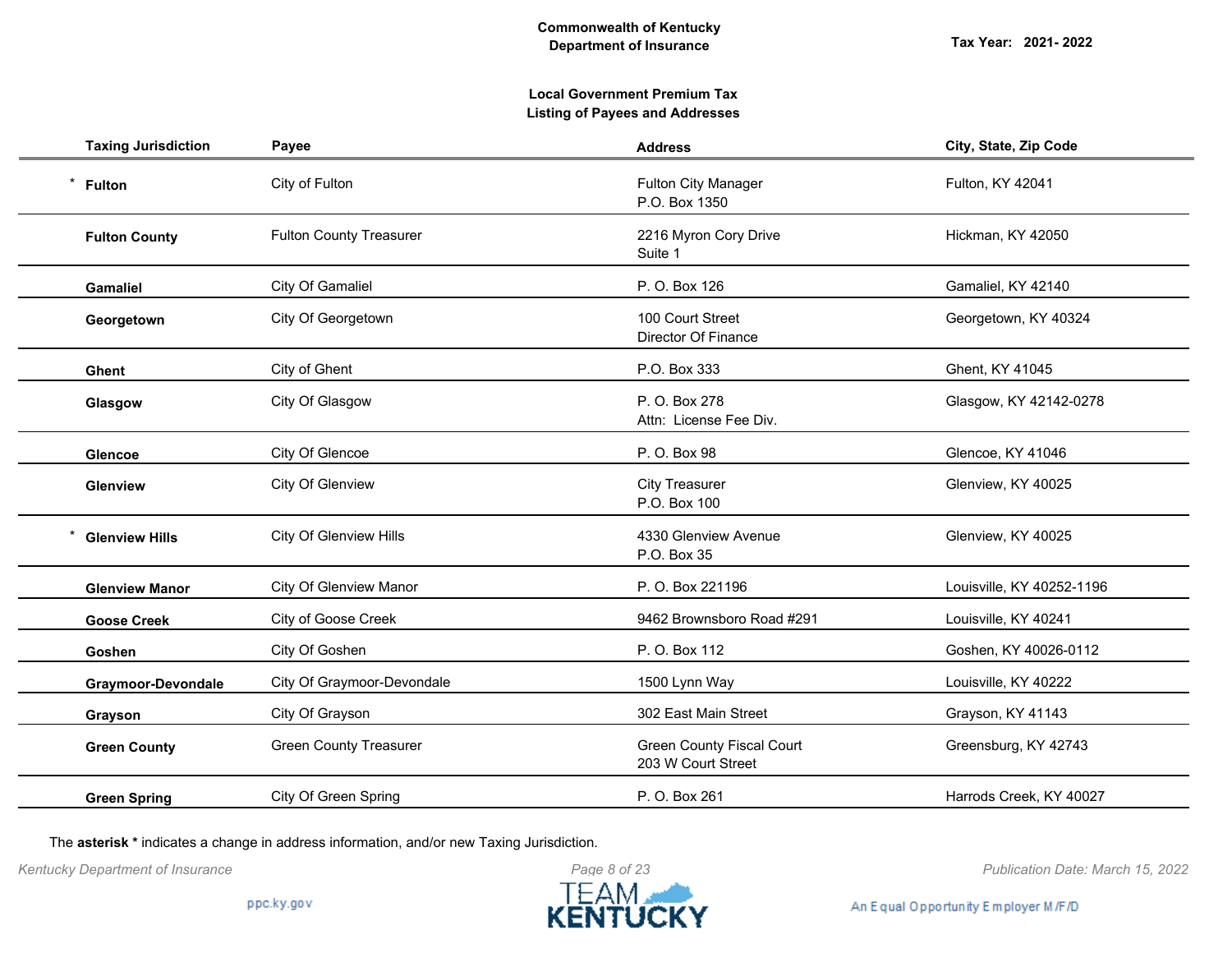| <b>Taxing Jurisdiction</b> | Payee                             | <b>Address</b>          | City, State, Zip Code      |
|----------------------------|-----------------------------------|-------------------------|----------------------------|
| Greensburg                 | City Of Greensburg                | 110 W. Court Street     | Greensburg, KY 42743       |
| Greenup                    | City Of Greenup                   | 1005 Walnut St.         | Greenup, KY 41144          |
| Greenville                 | City Of Greenville                | P. O. Box 289           | Greenville, KY 42345       |
| <b>Guthrie</b>             | City Of Guthrie                   | P.O. Box 125            | Guthrie, KY 42234          |
| Hanson                     | City Of Hanson                    | P.O. Box 337            | Hanson, KY 42413           |
| Hardinsburg                | City Of Hardinsburg               | P.O. Box 149            | Hardinsburg, KY 40143      |
| Harlan                     | City Of Harlan                    | P. O. Box 783           | Harlan, KY 40831           |
| Harrodsburg                | City Of Harrodsburg               | 208 South Main Street   | Harrodsburg, KY 40330      |
| <b>Hartford</b>            | City Of Hartford                  | 116 East Washington St. | Hartford, KY 42347         |
| <b>Hawesville</b>          | City Of Hawesville                | P. O. Box 157           | Hawesville, KY 42348       |
| Hazard                     | City Of Hazard City Treasurer     | P. O. Box 420           | Hazard, KY 41701           |
| <b>Hebron Estates</b>      | City Of Hebron Estates            | P.O. Box 416            | Hillview, KY 40129         |
| Henderson                  | City Of Henderson                 | P.O. Box 716            | Henderson, KY 42419-0716   |
| <b>Henderson County</b>    | <b>Henderson County Treasurer</b> | 20 N. Main Street       | Henderson, KY 42420        |
| <b>Heritage Creek</b>      | City of Heritage Creek            | 8700 Justice Way        | Louisville, KY 40229       |
| <b>Hickman</b>             | City Of Hickman                   | 1812 South 7th Street   | Hickman, KY 42050          |
| <b>Hickory Hill</b>        | City Of Hickory Hill              | P. O. Box 221022        | Louisville, KY 40252       |
| <b>Highland Heights</b>    | City Of Highland Heights          | 176 Johns Hill Road     | Highland Heights, KY 41076 |
| <b>Hills And Dales</b>     | City Of Hills And Dales           | P. O. Box 22262         | Louisville, KY 40252-0262  |
| <b>Hillview</b>            | City of Hillview                  | 283 Crestwood Lane      | Louisville, KY 40229       |
| <b>Hindman</b>             | City Of Hindman                   | <b>Box 496</b>          | Hindman, KY 41822          |

The **asterisk \*** indicates a change in address information, and/or new Taxing Jurisdiction.



*Kentucky Department of Insurance Publication Date: March 15, 2022*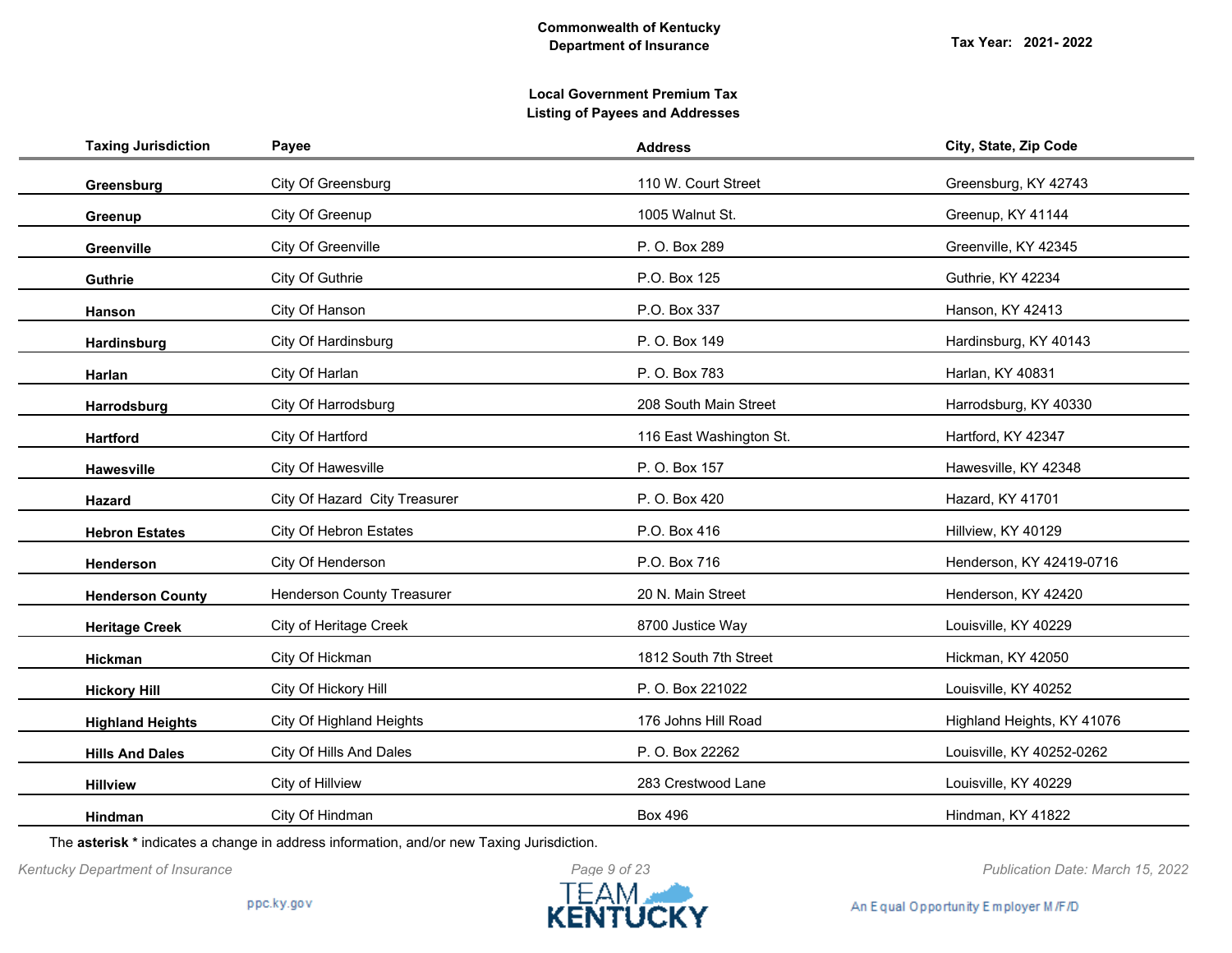# **Local Government Premium Tax Listing of Payees and Addresses**

| <b>Taxing Jurisdiction</b> | Payee                           | <b>Address</b>                              | City, State, Zip Code      |
|----------------------------|---------------------------------|---------------------------------------------|----------------------------|
| Hodgenville                | City Of Hodgenville             | P. O. Box 189<br>200 South Lincoln Blvd.    | Hodgenville, KY 42748      |
| <b>Hollow Creek</b>        | City Of Hollow Creek            | 7504 Fegenbush Lane, Bldg. C-2              | Louisville, KY 40228       |
| <b>Hopkins County</b>      | <b>Hopkins County Treasurer</b> | P. O. Box 592                               | Madisonville, KY 42431     |
| Hopkinsville               | City Of Hopkinsville            | P. O. Box 707<br>Attn: Financial Director   | Hopkinsville, KY 42240     |
| <b>Horse Cave</b>          | City Of Horse Cave              | P. O. Box 326                               | Horse Cave, KY 42749       |
| <b>Houston Acres</b>       | City Of Houston Acres           | P. O. Box 206098                            | Louisville, KY 40250-6098  |
| <b>Hunters Hollow</b>      | City Of Hunters Hollow          | City Clerk/Treasurer<br>11300 Angelina Road | Louisville, KY 40229       |
| Hurstbourne                | City Of Hurstbourne             | 200 Whittington Parkway<br>Suite 100        | Louisville, KY 40222       |
| <b>Hurstbourne Acres</b>   | City Of Hurstbourne Acres       | P. O. Box 24004                             | Louisville, KY 40224       |
| <b>Hustonville</b>         | City Of Hustonville             | P. O. Box 110                               | Hustonville, KY 40437-0110 |
| Hyden                      | City Of Hyden                   | 22035 Main Street                           | Hyden, KY 41749            |
| <b>Indian Hills</b>        | City Of Indian Hills            | <b>City Treasurer</b><br>P. O. Box 6289     | Louisville, KY 40206-0289  |
| <b>Irvine</b>              | City Of Irvine                  | <b>Tax Collector</b><br>101 Chestnut Street | Irvine, KY 40336           |
| Irvington                  | City Of Irvington               | P. O. Box 374                               | Irvington, KY 40146        |
| <b>Island</b>              | City Of Island                  | <b>Island City Hall</b><br>P. O. Box 33     | Island, KY 42350           |
| <b>Jackson</b>             | City Of Jackson                 | 333 Broadway                                | Jackson, KY 41339          |

The **asterisk \*** indicates a change in address information, and/or new Taxing Jurisdiction.



*Kentucky Department of Insurance Publication Date: March 15, 2022*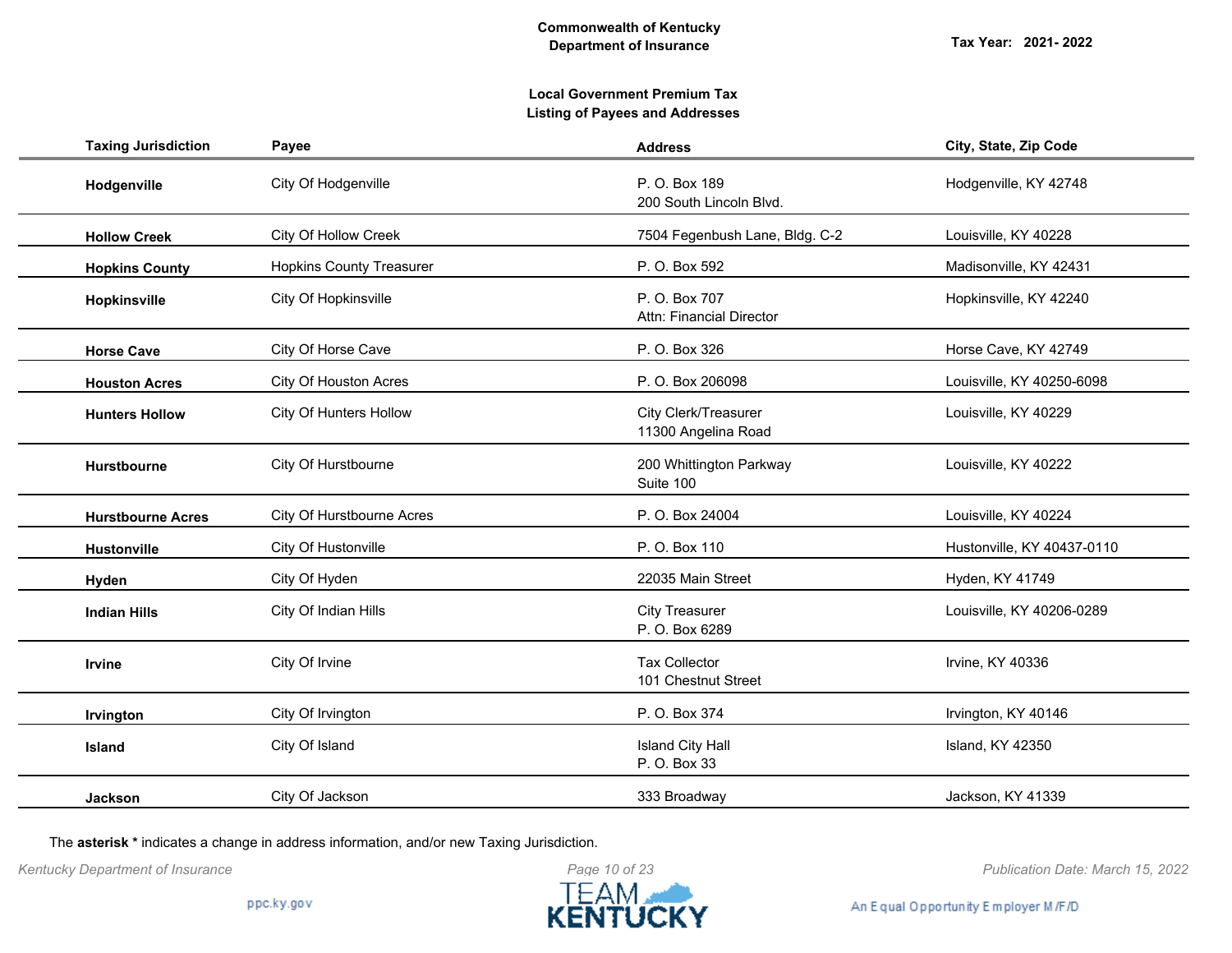| <b>Taxing Jurisdiction</b> | Payee                       | <b>Address</b>                                                                         | City, State, Zip Code       |
|----------------------------|-----------------------------|----------------------------------------------------------------------------------------|-----------------------------|
| <b>Jackson County</b>      | Jackson County Fiscal Court | P. O. Box 175                                                                          | Mc Kee, KY 40447            |
| Jamestown                  | City Of Jamestown           | P. O. Box 587                                                                          | Jamestown, KY 42629         |
| Jeffersontown              | City Of Jeffersontown       | 10416 Watterson Tr.                                                                    | Jeffersontown, KY 40299     |
| Jeffersonville             | City Of Jeffersonville      | P. O. Box 127                                                                          | Jeffersonville, KY 40337    |
| <b>Jenkins</b>             | City Of Jenkins             | 9409 Highway 805<br>P.O. Box 568                                                       | Jenkins, KY 41537           |
| <b>Jessamine County</b>    | Jessamine County            | Jessamine County Fiscal Court/Occupational Ti Nicholasville, KY 40356<br>105 Court Row |                             |
| <b>Junction City</b>       | City Of Junction City       | P. O. Box 326                                                                          | Junction City, KY 40440     |
| <b>Kenton County</b>       | Kenton County Fiscal Court  | P.O. Box 706270                                                                        | Cincinnati, OH 45270-6270   |
| <b>Kingsley</b>            | City Of Kingsley            | P. O. Box 5515                                                                         | Louisville, KY 40255-0515   |
| <b>Knott County</b>        | Knott County Treasurer      | P.O. Box 505                                                                           | Hindman, KY 41822           |
| Kuttawa                    | City Of Kuttawa             | P. O. Box 400                                                                          | Kuttawa, KY 42055           |
| La Center                  | City Of La Center           | P.O. Box 420                                                                           | La Center, KY 42056         |
| Lafayette                  | City Of Lafayette           | P.O. Box 240                                                                           | La Fayette, KY 42254        |
| Lagrange                   | City Of Lagrange            | 307 West Jefferson Street                                                              | Lagrange, KY 40031          |
| <b>Lakeside Park</b>       | City Of Lakeside Park       | 9 Buttermilk Pike                                                                      | Lakeside Park, KY 41017     |
| Lancaster                  | City Of Lancaster           | 308 West Maple Avenue<br>Suite 1                                                       | Lancaster, KY 40444         |
| <b>Langdon Place</b>       | City Of Langdon Place       | P. O. Box 22294                                                                        | Louisville, KY 40252        |
| Lawrenceburg               | City Of Lawrenceburg        | <b>Tax Collector</b><br>P.O. Box 290                                                   | Lawrenceburg, KY 40342-0290 |

The **asterisk \*** indicates a change in address information, and/or new Taxing Jurisdiction.



*Kentucky Department of Insurance Publication Date: March 15, 2022*

An Equal Opportunity Employer M/F/D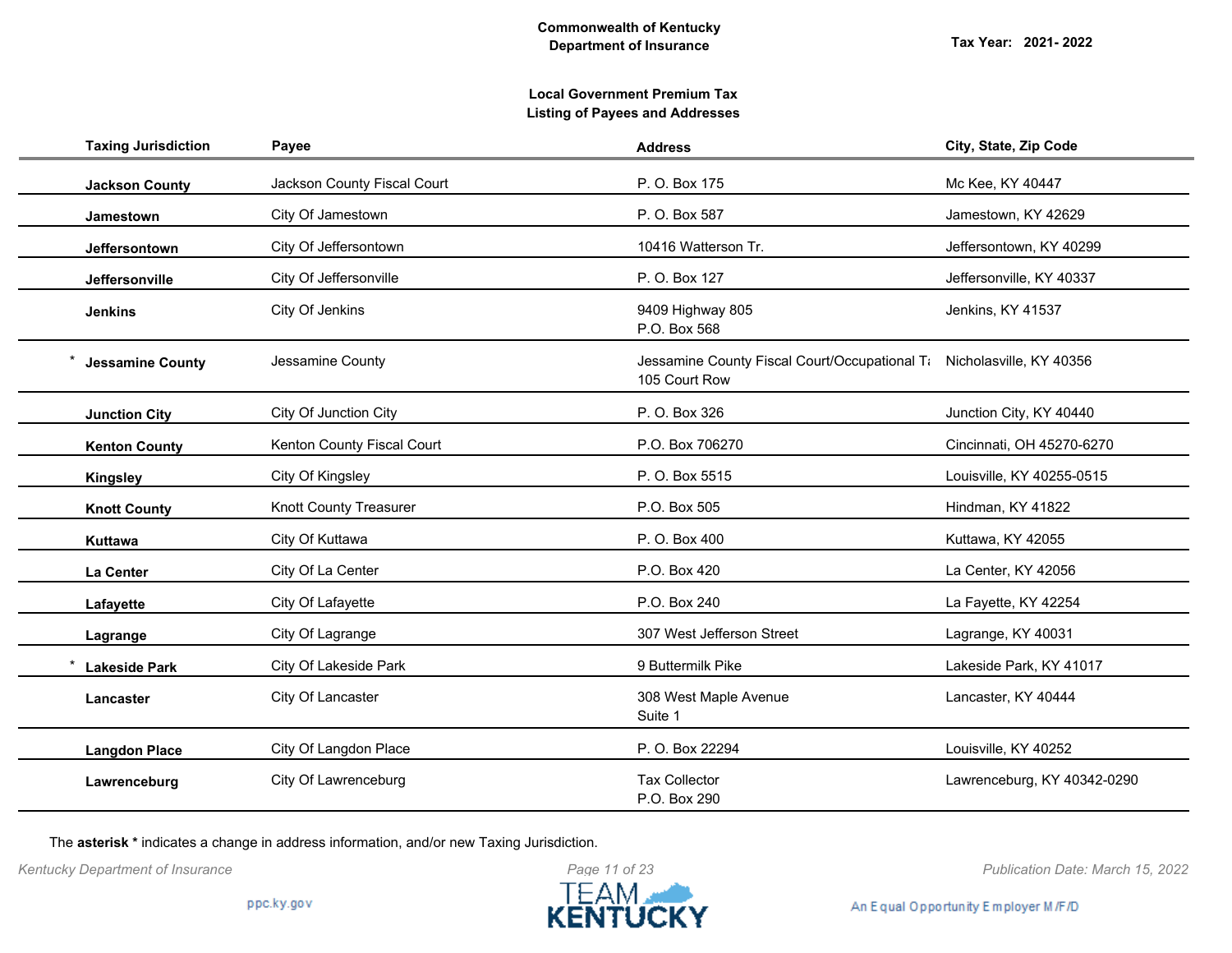|           | <b>Taxing Jurisdiction</b> | Payee                                                                   | <b>Address</b>                               | City, State, Zip Code      |
|-----------|----------------------------|-------------------------------------------------------------------------|----------------------------------------------|----------------------------|
| Lebanon   |                            | City Of Lebanon                                                         | P. O. Box 840                                | Lebanon, KY 40033          |
|           | <b>Lebanon Junction</b>    | City Of Lebanon Junction                                                | P. O. Box 69                                 | Lebanon Junction, KY 40150 |
|           | Leitchfield                | City Of Leitchfield                                                     | P. O. Box 398                                | Leitchfield, KY 42755      |
|           | <b>Lewis County</b>        | Lewis County Fiscal Court                                               | 112 Second Street, Suite 201                 | Vanceburg, KY 41179        |
|           | Lewisburg                  | City Of Lewisburg                                                       | P. O. Box 239                                | Lewisburg, KY 42256        |
| Lewisport |                            | City of Lewisport                                                       | PO BOX 22                                    | Lewisport, KY 42351        |
|           | Lexington-Fayette          | Lexington-Fayette Urban County Government                               | 200 East Main Street                         | Lexington, KY 40507        |
| Liberty   |                            | City Of Liberty                                                         | P. O. Box 127                                | Liberty, KY 42539-0127     |
|           | Lincolnshire               | City Of Lincolnshire                                                    | P.O. Box 20232                               | Louisville, KY 40250-0232  |
| Livermore |                            | City Of Livermore                                                       | P. O. Box 279                                | Livermore, KY 42352        |
|           | Livingston                 | City Of Livingston                                                      | P. O. Box 654                                | Livingston, KY 40445       |
| London    |                            | City Of London                                                          | City Clerk'S Office<br>501 South Main Street | London, KY 40741           |
| Loretto   |                            | City Of Loretto                                                         | Box 45 - School House Drive                  | Loretto, KY 40037          |
| Louisa    |                            | City Of Louisa                                                          | 215 N. Main Cross Street                     | Louisa, KY 41230           |
|           |                            | Louisville Urban Services D Louisville-Jefferson Co. Revenue Commission | P. O. Box 37740                              | Louisville, KY 40232-7740  |
|           | Louisville-Jefferson       | Louisville-Jefferson Co. Revenue Commission                             | P. O. Box 37740                              | Louisville, KY 40232-7740  |
| Loyall    |                            | City Of Loyall                                                          | 306 Carter Avenue<br>P.O. Box 1060           | Loyall, KY 40854           |
| Ludlow    |                            | City Of Ludlow                                                          | P. O. Box 16188                              | Ludlow, KY 41016           |
| Lynch     |                            | City of Lynch                                                           | P.O. Box 667                                 | Lynch, KY 40855            |
|           |                            |                                                                         |                                              |                            |

The **asterisk \*** indicates a change in address information, and/or new Taxing Jurisdiction.



*Kentucky Department of Insurance Publication Date: March 15, 2022*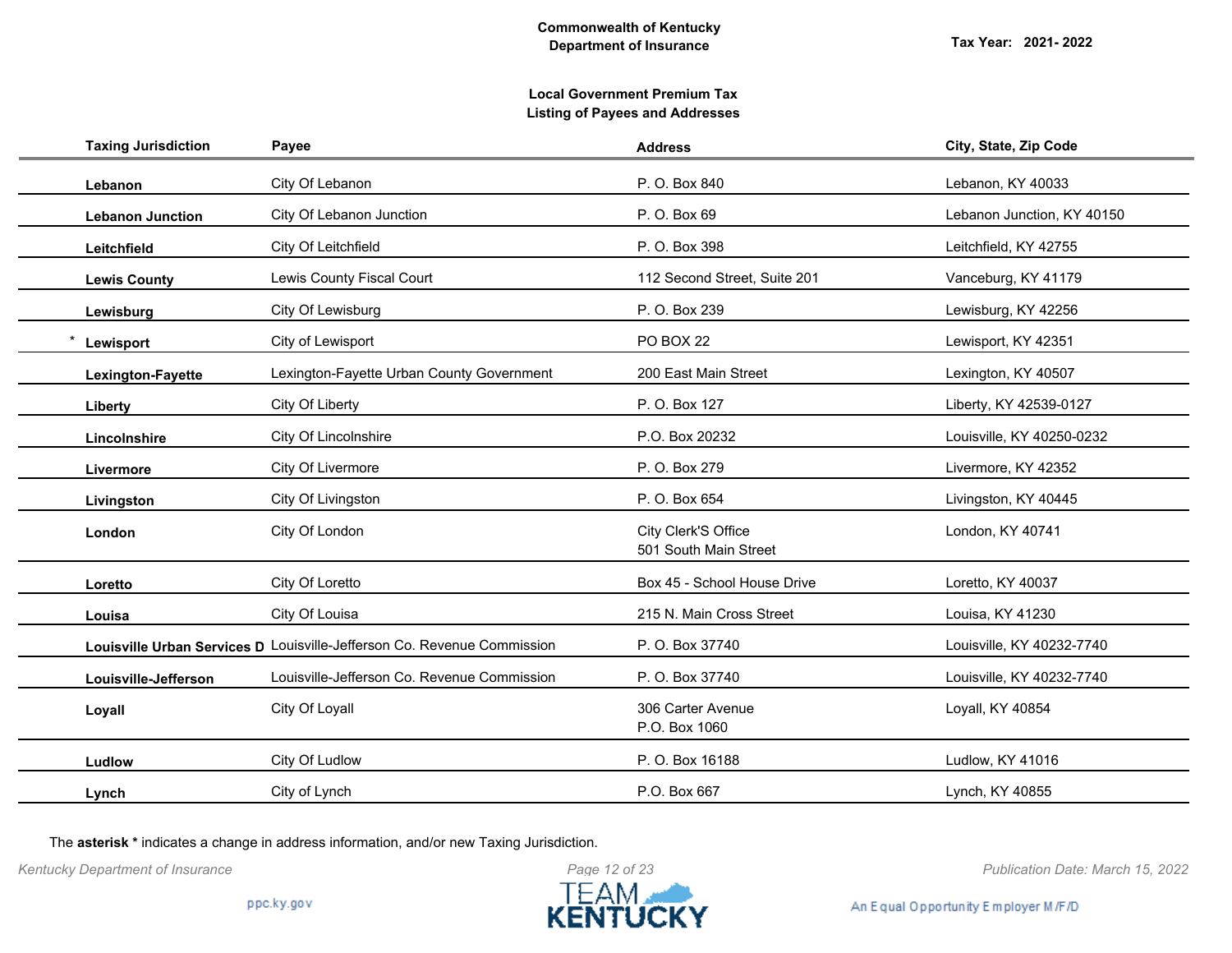| <b>Taxing Jurisdiction</b> | Payee                                   | <b>Address</b>                                                           | City, State, Zip Code     |
|----------------------------|-----------------------------------------|--------------------------------------------------------------------------|---------------------------|
| Lyndon                     | City Of Lyndon                          | 515 Wood Road                                                            | Louisville, KY 40222      |
| Lynnview                   | City Of Lynnview                        | 1241 Gilmore Lane                                                        | Louisville, KY 40213-2307 |
| <b>Madison County</b>      | <b>Madison County Fiscal Court</b>      | PO Box 1120                                                              | Richmond, KY 40475-1120   |
| <b>Madisonville</b>        | City Of Madisonville                    | <b>City Clerk</b><br>PO Box 705                                          | Madisonville, KY 42431    |
| <b>Manchester</b>          | City Of Manchester                      | 123 Town Square                                                          | Manchester, KY 40962      |
| <b>Manor Creek</b>         | <b>City Of Manor Creek</b>              | <b>City Clerk</b><br>501 Eastern Boulevard                               | Clarksville, IN 47129     |
| <b>Marion</b>              | City Of Marion                          | 217 South Main Street                                                    | Marion, KY 42064          |
| <b>Martin</b>              | City Of Martin                          | P. O. Box 749                                                            | Martin, KY 41649          |
| <b>Maryhill Estates</b>    | <b>City Of Maryhill Estates</b>         | 4205 Maryknoll Lane                                                      | Louisville, KY 40207      |
| <b>Mason County</b>        | <b>Mason County Treasurer</b>           | 31 West Third Street                                                     | Maysville, KY 41056       |
| <b>Mayfield</b>            | City Of Mayfield                        | 211 E. Broadway City Hall                                                | Mayfield, KY 42066        |
| <b>Maysville</b>           | City Of Maysville                       | 216 Bridge Street                                                        | Maysville, KY 41056       |
| <b>Mc Henry</b>            | City Of Mc Henry                        | P.O. Box 47                                                              | Mc Henry, KY 42354        |
| McCracken Co.              | McCracken County Fiscal Court           | 300 Clarence Gaines Street<br>Attn: Finance Department, McCracken County | Paducah, KY 42003         |
| <b>McKee</b>               | City Of McKee                           | P. O. Box 455                                                            | Mc Kee, KY 40447          |
| <b>Meade County</b>        | Meade County Courthouse Judge Executive | 516 Hill Crest Drive                                                     | Brandenburg, KY 40108     |
| <b>Meadow Vale</b>         | City Of Meadow Vale                     | P. O. Box 22292                                                          | Louisville, KY 40252-0292 |
| <b>Meadowbrook Farm</b>    | City Of Meadowbrook Farm                | City Clerk-P.O. Box 23104                                                | Louisville, KY 40223      |
| <b>Meadowview Estates</b>  | <b>City Of Meadowview Estates</b>       | P.O. Box 206274                                                          | Louisville, KY 40250-6274 |

The **asterisk \*** indicates a change in address information, and/or new Taxing Jurisdiction.

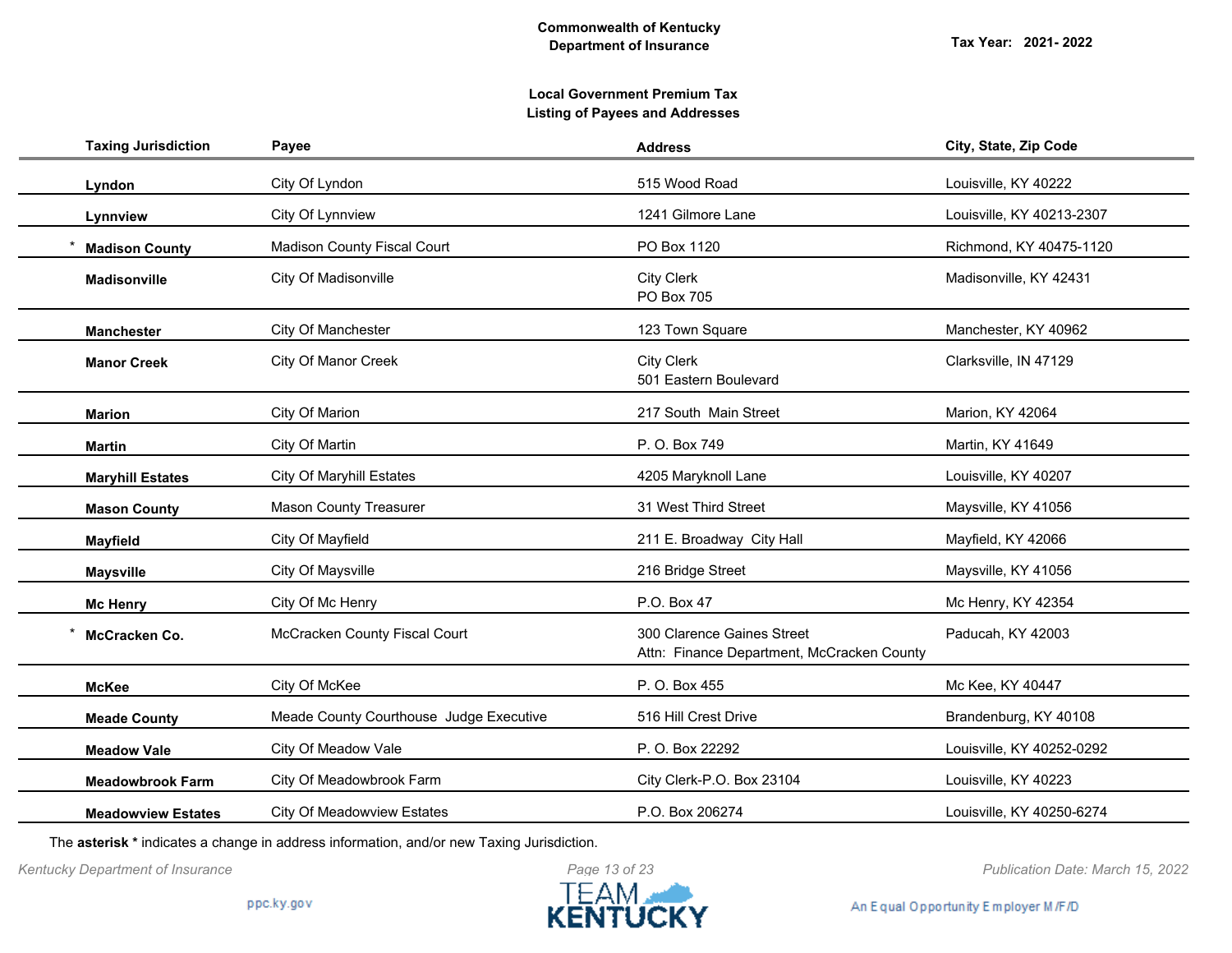# **Local Government Premium Tax Listing of Payees and Addresses**

| <b>Taxing Jurisdiction</b> | Payee                         | <b>Address</b>                       | City, State, Zip Code     |
|----------------------------|-------------------------------|--------------------------------------|---------------------------|
| <b>Melbourne</b>           | City Of Melbourne             | P. O. Box 63                         | Melbourne, KY 41059-0063  |
| <b>Menifee County</b>      | Menifee County Fiscal Court   | P. O. Box 105                        | Frenchburg, KY 40322      |
| <b>Mentor</b>              | City Of Mentor                | P.O. Box 3                           | Mentor, KY 41007          |
| Middlesboro                | City Of Middlesboro           | P. O. Box 756                        | Middlesboro, KY 40965     |
| Middletown                 | City Of Middletown            | P. O. Box 43048                      | Louisville, KY 40253      |
| <b>Midway</b>              | City Of Midway                | P. O. Box 4275                       | Midway, KY 40347-4275     |
| Millersburg                | City Of Millersburg           | <b>Box 265</b>                       | Millersburg, KY 40348     |
| <b>Milton</b>              | City Of Milton                | 10179 Highway 421 N                  | Milton, KY 40045          |
| <b>Mockingbird Valley</b>  | City of Mockingbird Valley    | P.O. Box 7845                        | Louisville, KY 40257-0845 |
| <b>Monticello</b>          | City Of Monticello            | P. O. Box 550                        | Monticello, KY 42633      |
| <b>Moorland</b>            | City of Moorland              | PO Box 23397                         | Moorland, KY 40223        |
| <b>Morehead</b>            | City Of Morehead              | 314 Bridge Street                    | Morehead, KY 40351        |
| <b>Morgan County</b>       | Morgan County Fiscal Court    | 450 Prestonburg Street               | West Liberty, KY 41472    |
| Morganfield                | City Of Morganfield           | 220 N. Morgan Street<br>P.O. Box 420 | Morganfield, KY 42437     |
| Morgantown                 | City Of Morgantown            | P. O. Box 397                        | Morgantown, KY 42261      |
| <b>Mortons Gap</b>         | City Of Mortons Gap           | P. O. Box 367<br>131 Cross Street    | Mortons Gap, KY 42440     |
| <b>Mount Olivet</b>        | City of Mount Olivet          | P.O. Box 166                         | Mount Olivet, KY 41064    |
| <b>Mount Sterling</b>      | <b>City Of Mount Sterling</b> | 33 North Maysville                   | Mount Sterling, KY 40353  |
| <b>Mount Vernon</b>        | City of Mount Vernon          | P. O. Box 1465                       | Mt Vernon, KY 40456       |

The **asterisk \*** indicates a change in address information, and/or new Taxing Jurisdiction.



*Kentucky Department of Insurance Publication Date: March 15, 2022*

An Equal Opportunity Employer M/F/D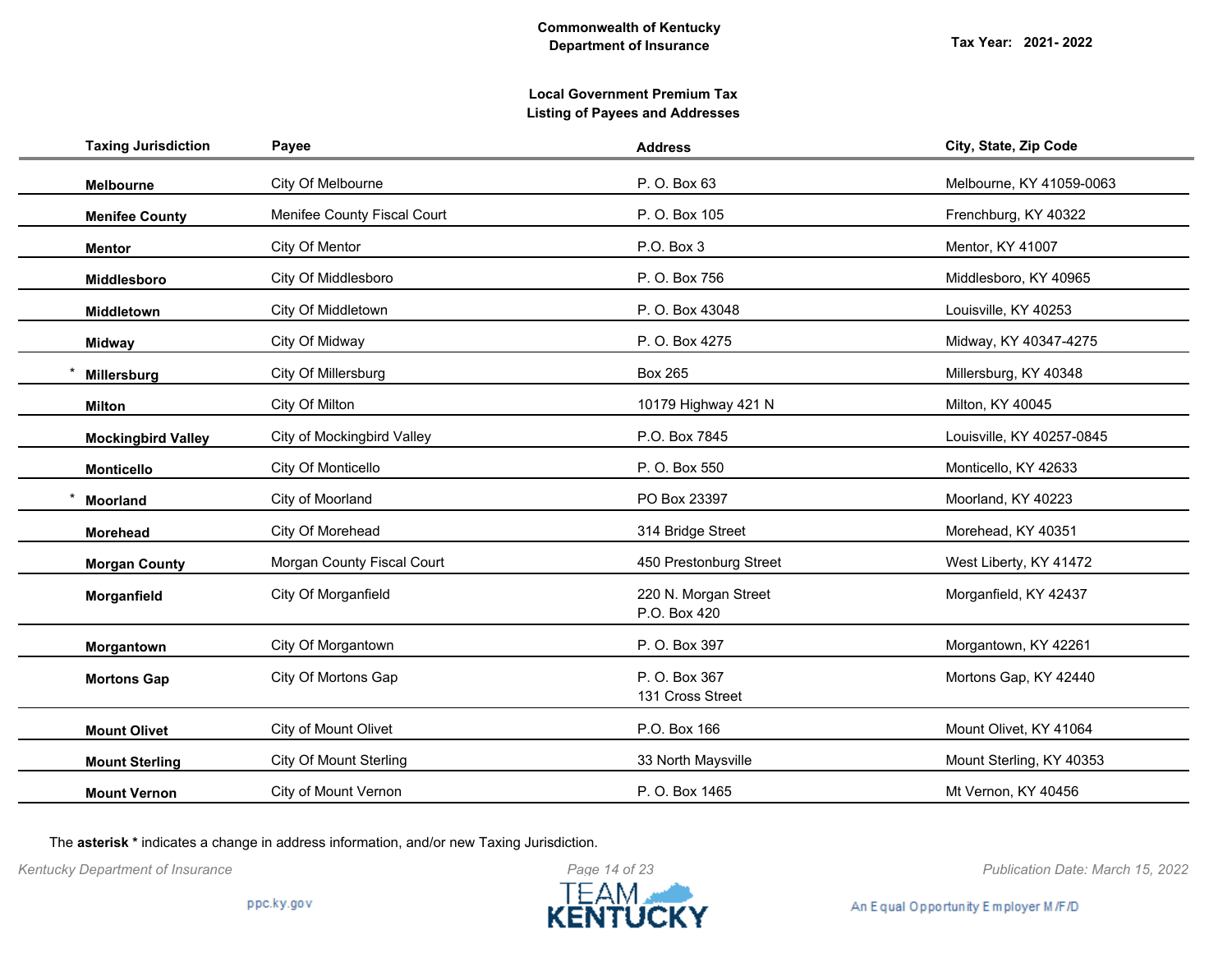# **Local Government Premium Tax Listing of Payees and Addresses**

| <b>Taxing Jurisdiction</b> | Payee                            | <b>Address</b>                             | City, State, Zip Code        |
|----------------------------|----------------------------------|--------------------------------------------|------------------------------|
| <b>Mount Washington</b>    | City of Mount Washington         | Attention: City Treasurer<br>P.O. Box 285  | Mount Washington, KY 40047   |
| Muldraugh                  | City Of Muldraugh                | 202 Wendell Street                         | Muldraugh, KY 40155-0395     |
| <b>Munfordville</b>        | City Of Munfordville             | P. O. Box 85                               | Munfordville, KY 42765       |
| <b>Murray</b>              | City Of Murray                   | City of Murray<br>500 Main Street          | Murray, KY 42071             |
| <b>Murray Hill</b>         | City Of Murray Hill              | P. O. Box 22302                            | Louisville, KY 40252         |
| <b>Nebo</b>                | City Of Nebo                     | P. O. Box 173                              | Nebo, KY 42441               |
| <b>New Castle</b>          | City Of New Castle               | P. O. Box 390                              | New Castle, KY 40050         |
| <b>New Haven</b>           | City Of New Haven                | P.O. Box 98                                | New Haven, KY 40051          |
| <b>Newport</b>             | City Of Newport                  | <b>Finance Department</b><br>P.O. Box 1090 | Newport, KY 41071-0090       |
| <b>Nicholas County</b>     | Nicholas County                  | Nicholas County Fiscal Court<br>PO Box 167 | Carlisle, KY 40311           |
| Nicholasville              | City Of Nicholasville            | PO Box 590                                 | Nicholasville, KY 40340-0450 |
| <b>Norbourne Estates</b>   | <b>City Of Norbourne Estates</b> | Jerry Brown, City Clerk<br>P.O. Box 7825   | Louisville, KY 40257         |
| <b>North Middletown</b>    | City Of North Middletown         | P. O. Box 69                               | North Middletown, KY 40357   |
| Northfield                 | Treasurer - City Of Northfield   | 4949 Brrownsboro Road<br>Suite 286         | Louisville, KY 40222         |
| Nortonville                | City Of Nortonville              | 199 South Main Street                      | Nortonville, KY 42442        |
| Norwood                    | City Of Norwood                  | P. O. Box 22375                            | Louisville, KY 40252         |
| <b>Oak Grove</b>           | City Of Oak Grove                | P. O. Box 250                              | Oak Grove, KY 42262          |

The **asterisk \*** indicates a change in address information, and/or new Taxing Jurisdiction.



*Kentucky Department of Insurance Publication Date: March 15, 2022*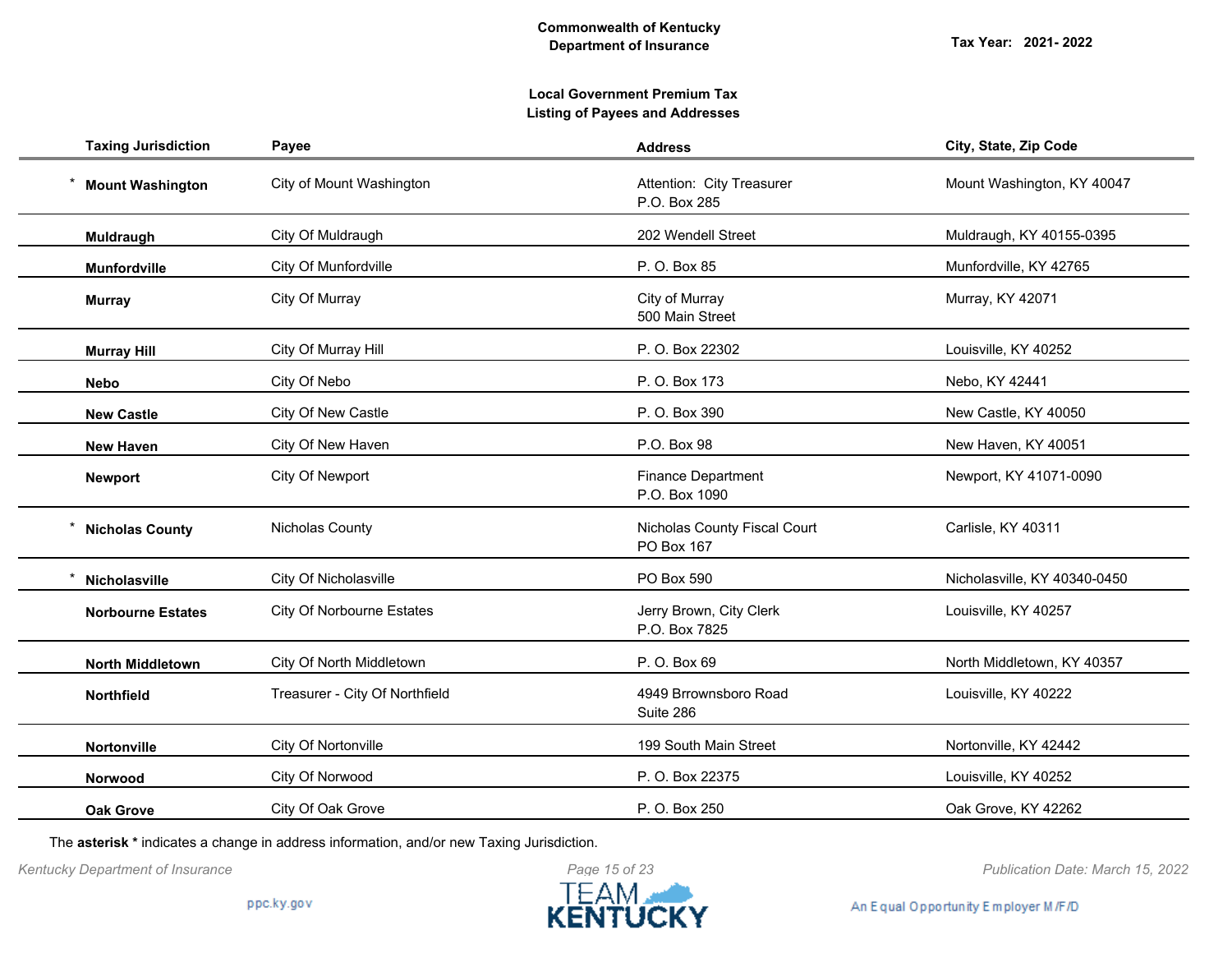| <b>Taxing Jurisdiction</b>  | Payee                             | <b>Address</b>                                                | City, State, Zip Code      |
|-----------------------------|-----------------------------------|---------------------------------------------------------------|----------------------------|
| <b>Oakland</b>              | City Of Oakland                   | P. O. Box 122                                                 | Oakland, KY 42159-0122     |
| <b>Old Brownsboro Place</b> | City Of Old Brownsboro Place      | Attn: City Treasurer<br>P. O. Box 22192                       | Louisville, KY 40252-0192  |
| <b>Oldham County</b>        | <b>Oldham County Treasurer</b>    | Oldham County Fiscal Court Bldg.<br>100 West Jefferson Street | LaGrange, KY 40031-1149    |
| <b>Olive Hill</b>           | City Of Olive Hill                | 225 Roger Patton Drive                                        | Olive Hill, KY 41164       |
| <b>Orchard Grass Hills</b>  | City Of Orchard Grass Hills       | P. O. Box 25                                                  | Crestwood, KY 40014        |
| <b>Owen County</b>          | Owen County Treasurer             | 100 North Thomas Street                                       | Owenton, KY 40359          |
| Owensboro                   | City Of Owensboro                 | P. O. Box 10003                                               | Owensboro, KY 42302-9003   |
| Owingsville                 | City Of Owingsville               | P. O. Box 639                                                 | Owingsville, KY 40360      |
| <b>Owsley County</b>        | <b>Owsley County Fiscal Court</b> | P. O. Box 749                                                 | Booneville, KY 41314       |
| Paducah                     | City Of Paducah                   | P.O. Box 9001241                                              | Louisville, KY 40290-1241  |
| Paintsville                 | City Of Paintsville               | P. O. Box 1588                                                | Paintsville, KY 41240-0071 |
| Paris                       | City Of Paris                     | 525 High Street                                               | Paris, KY 40361            |
| <b>Park City</b>            | City Of Park City                 | P. O. Box 304                                                 | Park City, KY 42160        |
| <b>Park Hills</b>           | City Of Park Hills                | 1106 Amsterdam Road                                           | Park Hills, KY 41011-2097  |
| <b>Parkway Village</b>      | City Of Parkway Village           | P. O. Box 17092                                               | Louisville, KY 40217       |
| Pembroke                    | City Of Pembroke                  | P. O. Box 162                                                 | Pembroke, KY 42266         |
| Perryville                  | City Of Perryville                | P.O. Box 95                                                   | Perryville, KY 40468       |
| <b>Pewee Valley</b>         | City Of Pewee Valley              | P. O. Box 769                                                 | Pewee Valley, KY 40056     |
| Pineville                   | City Of Pineville                 | P. O. Box 688                                                 | Pineville, KY 40977        |

The **asterisk \*** indicates a change in address information, and/or new Taxing Jurisdiction.



*Kentucky Department of Insurance Publication Date: March 15, 2022*

An Equal Opportunity Employer M/F/D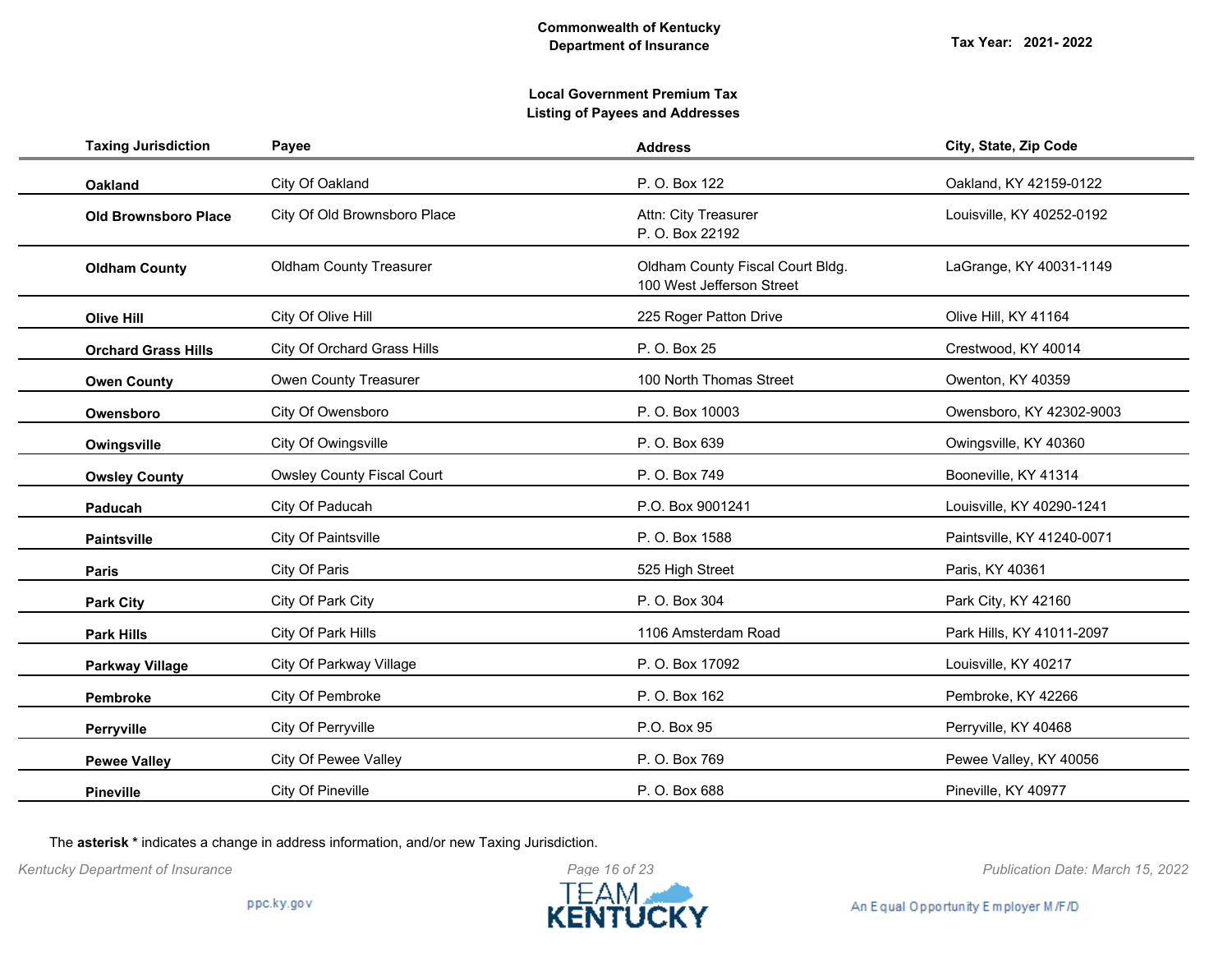| <b>Taxing Jurisdiction</b> | Payee                             | <b>Address</b>                                                                                | City, State, Zip Code   |
|----------------------------|-----------------------------------|-----------------------------------------------------------------------------------------------|-------------------------|
| <b>Pioneer Village</b>     | <b>City Of Pioneer Village</b>    | 4700 Summitt Drive                                                                            | Louisville, KY 40229    |
| <b>Plantation</b>          | City Of Plantation                | P. O. Box 22698                                                                               | Louisville, KY 40222    |
| <b>Pleasureville</b>       | City Of Pleasureville             | P. O. Box 2                                                                                   | Pleasureville, KY 40057 |
| <b>Plum Springs</b>        | City Of Plum Springs              | 288 Oak Street                                                                                | Bowling Green, KY 42101 |
| <b>Powderly</b>            | City Of Powderly                  | 211 Hillside Road                                                                             | Powderly, KY 42367      |
| <b>Powell County</b>       | <b>Powell County Fiscal Court</b> | P.O. Box 506                                                                                  | Stanton, KY 40380       |
| Prestonsburg               | City Of Prestonsburg              | 200 North Lake Drive                                                                          | Prestonsburg, KY 41653  |
| Prestonville               | City Of Prestonville              | P. O. Box 306                                                                                 | Carrollton, KY 41008    |
| Princeton                  | City Of Princeton                 | 206 E. Market Street                                                                          | Princeton, KY 42445     |
| <b>Prospect</b>            | City Of Prospect                  | PO Box 1 9200 US Highway 42                                                                   | Prospect, KY 40059      |
| Providence                 | City Of Providence                | P. O. Box 128                                                                                 | Providence, KY 42450    |
| <b>Pulaski County</b>      | Pulaski County Treasurer          | P. O. Box 712                                                                                 | Somerset, KY 42501      |
| Raceland                   | City Of Raceland                  | 711 Chinn Street                                                                              | Raceland, KY 41169      |
| Radcliff                   | City Of Radcliff                  | P.O. Drawer 519                                                                               | Radcliff, KY 40159-0519 |
| Ravenna                    | City Of Ravenna                   | 620 Main Street<br>Office Of The Mayor                                                        | Ravenna, KY 40472       |
| Richlawn                   | City Of Richlawn                  | P. O. Box 7786                                                                                | Louisville, KY 40207    |
| <b>Richmond</b>            | City Of Richmond                  | P. O. Box 1268                                                                                | Richmond, KY 40476-1268 |
| <b>River Bluff</b>         | City Of River Bluff               | P. O. Box 792                                                                                 | Prospect, KY 40059      |
| Riverwood                  | City Of Riverwood                 | Attn: Grace Wilson<br>c/o Henderman, Jessee & Co., PLLC<br>304 Whittington Parkway, Suite 107 | Louisville, KY 40222    |

The **asterisk \*** indicates a change in address information, and/or new Taxing Jurisdiction.



*Kentucky Department of Insurance Publication Date: March 15, 2022*

An Equal Opportunity Employer M/F/D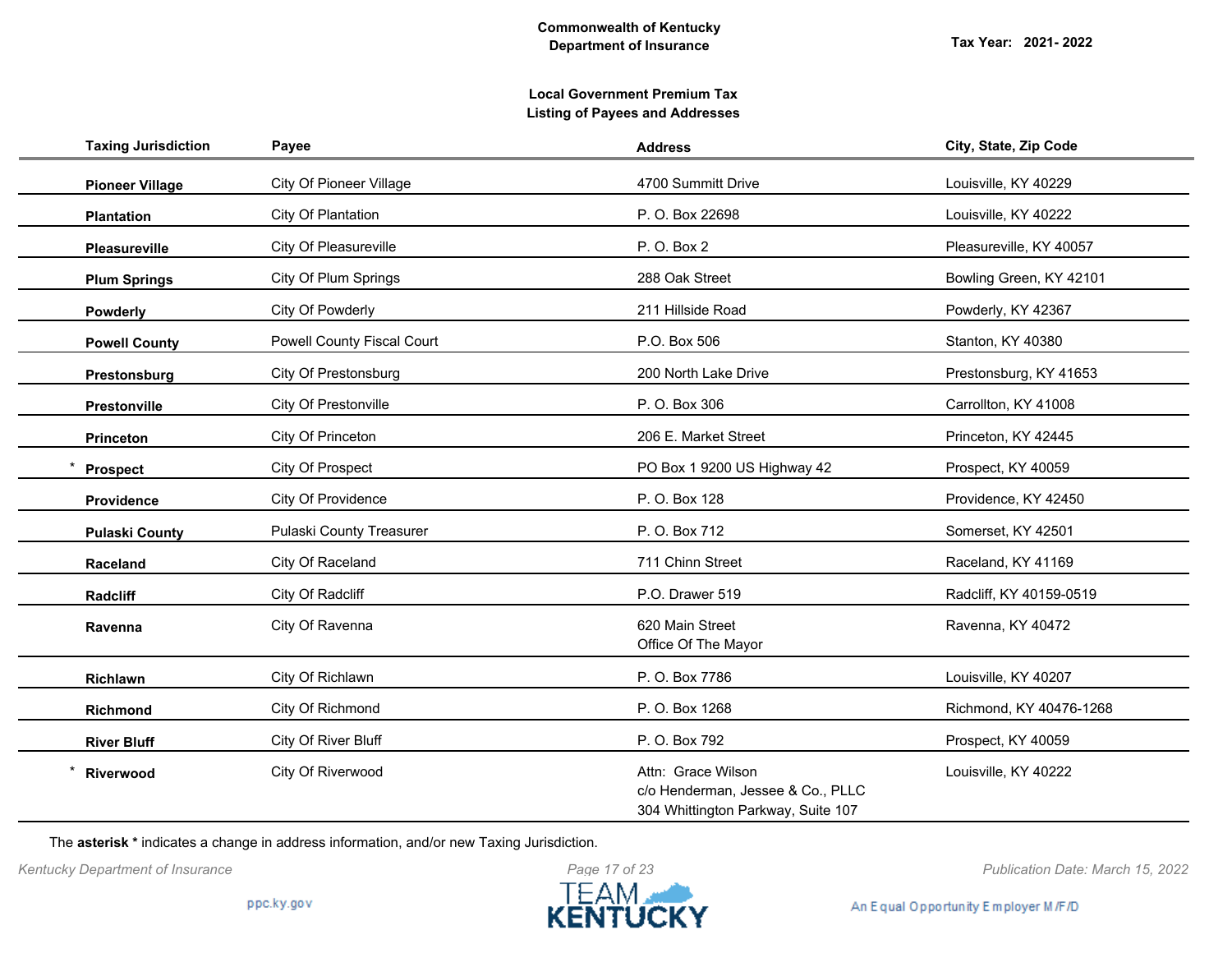# **Local Government Premium Tax Listing of Payees and Addresses**

| <b>Taxing Jurisdiction</b> | Payee                             | <b>Address</b>                                             | City, State, Zip Code     |
|----------------------------|-----------------------------------|------------------------------------------------------------|---------------------------|
| <b>Robards</b>             | City Of Robards                   | P. O. Box 488                                              | Robards, KY 42452-0488    |
| <b>Robertson County</b>    | <b>Robertson County Treasurer</b> | P.O. Box 76<br><b>Mount Olivet</b>                         | Mount Olivet, KY 41064    |
| <b>Rockcastle County</b>   | Rockcastle County Fiscal Court    | P. O. Box 755                                              | Mount Vernon, KY 40456    |
| Rockport                   | City Of Rockport                  | P. O. Box 128                                              | Rockport, KY 42369        |
| <b>Rolling Fields</b>      | City Of Rolling Fields            | P.O. Box 221043                                            | Louisville, KY 40252      |
| <b>Rolling Hills</b>       | City Of Rolling Hills             | P. O. Box 22445                                            | Louisville, KY 40252      |
| <b>Russell Springs</b>     | <b>City Of Russell Springs</b>    | P. O. Box 247                                              | Russell Springs, KY 42642 |
| <b>Russellville</b>        | City of Russellville              | 168 South Main Street                                      | Russellville, KY 42276    |
| <b>Ryland Heights</b>      | City Of Ryland Heights            | <b>Tax Collector</b><br>10145 Decoursey Pike               | Ryland Heights, KY 41015  |
| <b>Sacramento</b>          | City Of Sacramento                | Treasurer<br><b>Box 245</b>                                | Sacramento, KY 42372      |
| Sadieville                 | City Of Sadieville                | P. O. Box 129                                              | Sadieville, KY 40370      |
| Salem                      | City of Salem KY                  | PO Box 234                                                 | Salem, KY 42078           |
| Salyersville               | City Of Salyersville              | P. O. Box 640                                              | Salyersville, KY 41465    |
| <b>Sanders</b>             | City of Sanders                   | P.O. Box 119                                               | Sanders, KY 41083         |
| <b>Sandy Hook</b>          | City Of Sandy Hook                | P. O. Box 274                                              | Sandy Hook, KY 41171      |
| <b>Science Hill</b>        | City Of Science Hill              | P. O. Box 295                                              | Science Hill, KY 42553    |
| <b>Scottsville</b>         | City Of Scottsville               | Attention: City Treasurer<br>201 West Main Street, Suite 8 | Scottsville, KY 42164     |
| <b>Sebree</b>              | The City Of Sebree                | 36 South Spring Street<br>P.O. Box 245                     | Sebree, KY 42455          |

The **asterisk \*** indicates a change in address information, and/or new Taxing Jurisdiction.



*Kentucky Department of Insurance Publication Date: March 15, 2022*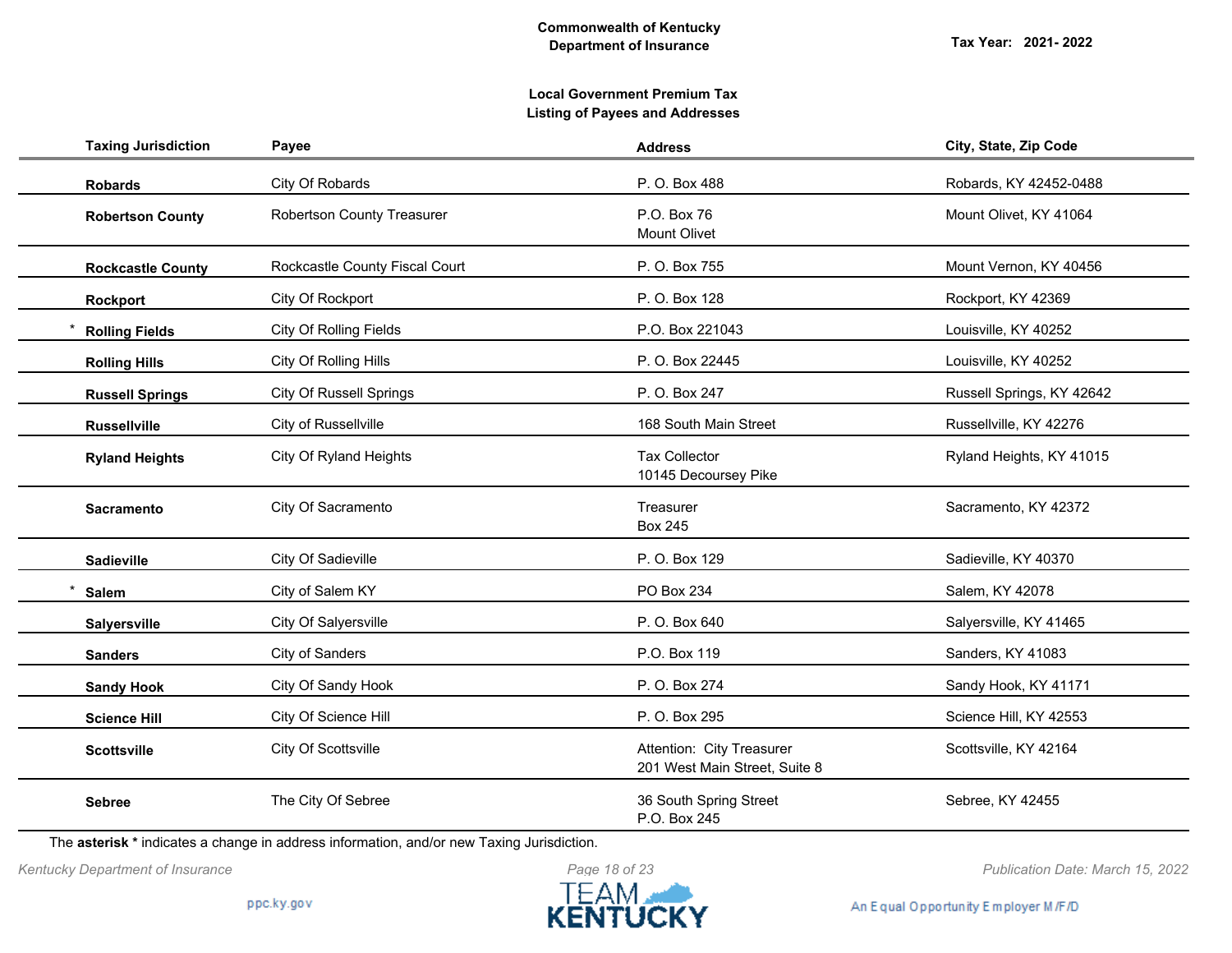| <b>Taxing Jurisdiction</b> | Payee                                 | <b>Address</b>                                  | City, State, Zip Code      |
|----------------------------|---------------------------------------|-------------------------------------------------|----------------------------|
| <b>Seneca Gardens</b>      | RDS KY-Insurance Premium Tax Division | P.O. Box 830725                                 | Birmingham, AL 35283-0725  |
| Shelbyville                | City Of Shelbyville                   | P. O. Box 1289                                  | Shelbyville, KY 40066-3289 |
| Shepherdsville             | City Of Shepherdsville                | P.O. Box 400<br>634 Conestoga Parkway           | Shepherdsville, KY 40165   |
| <b>Shively</b>             | City Of Shively                       | <b>Shively City Clerk</b><br>3920 Dixie Highway | Shively, KY 40216          |
| <b>Silver Grove</b>        | City Of Silver Grove                  | <b>City Clerk</b><br>P.O. Box 428               | Silver Grove, KY 41085     |
| Simpsonville               | City of Simpsonville                  | P.O. Box 378                                    | Simpsonville, KY 40067     |
| <b>Slaughters</b>          | Town Of Slaughters                    | P. O. Box 23                                    | Slaughters, KY 42456       |
| <b>Smithfield</b>          | City Of Smithfield                    | P. O. Box 22                                    | Smithfield, KY 40068       |
| <b>Smithland</b>           | City Of Smithland                     | P. O. Box 287                                   | Smithland, KY 42081        |
| <b>Smiths Grove</b>        | <b>City Of Smiths Grove</b>           | P. O. Box 114                                   | Smiths Grove, KY 42171     |
| <b>Somerset</b>            | City Of Somerset                      | P. O. Box 989                                   | Somerset, KY 42501-0989    |
| <b>South Shore</b>         | City Of South Shore                   | P. O. Box 516                                   | South Shore, KY 41175      |
| Southgate                  | City Of Southgate                     | 122 Electric Avenue                             | Southgate, KY 41071        |
| <b>Sparta</b>              | City Of Sparta                        | P.O. Box D                                      | Sparta, KY 41086           |
| <b>Spencer County</b>      | <b>Spencer County Treasurer</b>       | P. O. Box 183                                   | Taylorsville, KY 40071     |
| <b>Spring Valley</b>       | <b>City Of Spring Valley</b>          | P. O. Box 22466                                 | Louisville, KY 40252-0466  |
| Springfield                | City Of Springfield                   | 127 W. Main                                     | Springfield, KY 40069      |
| Springmill                 | City of Springmill                    | P.O. Box 91241                                  | Louisville, KY 40291       |
| <b>St. Charles</b>         | City Of St. Charles                   | P. O. Box 246                                   | St. Charles, KY 42453      |

The **asterisk \*** indicates a change in address information, and/or new Taxing Jurisdiction.



An Equal Opportunity Employer M/F/D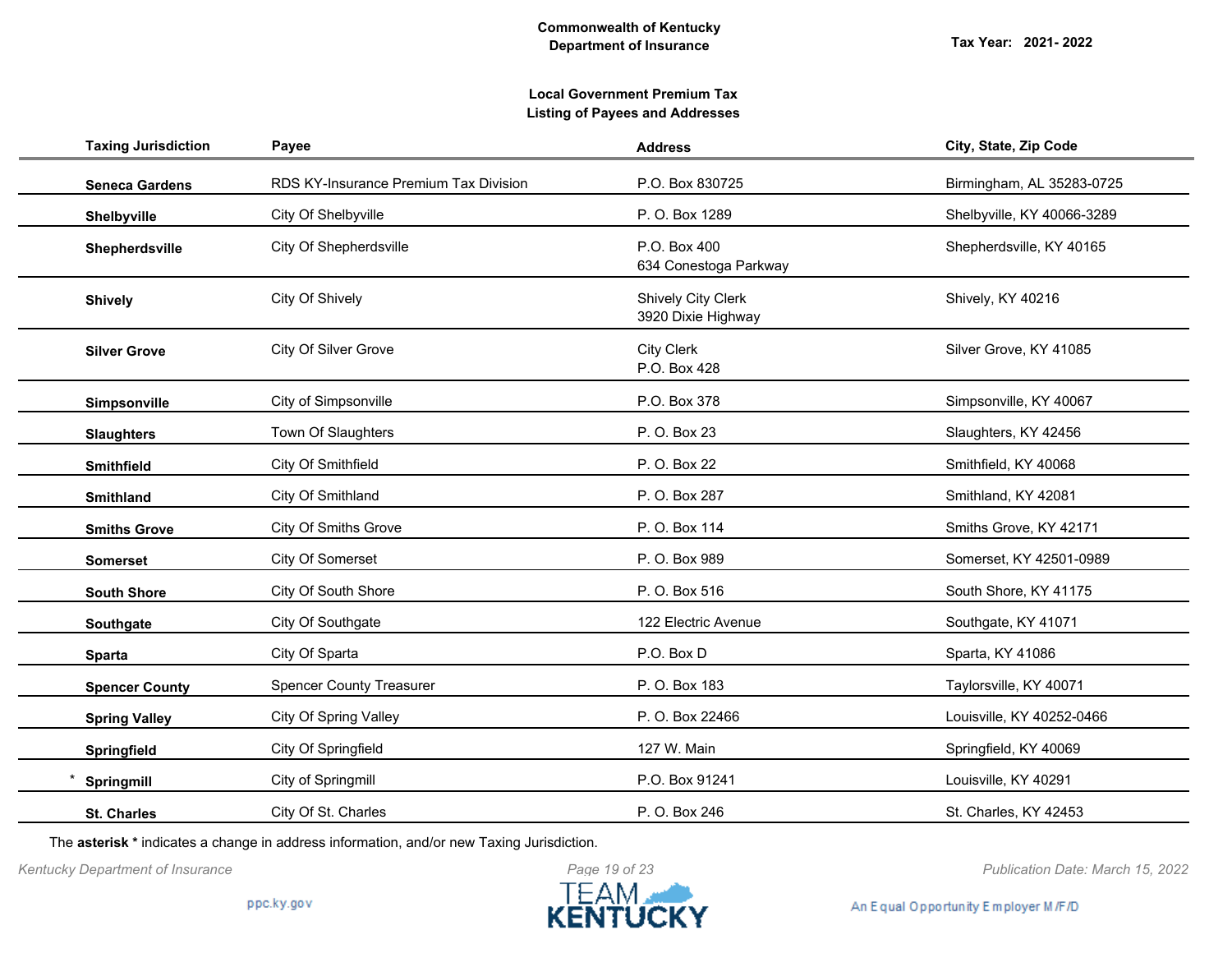# **Local Government Premium Tax Listing of Payees and Addresses**

| <b>Taxing Jurisdiction</b> | Payee                                  | <b>Address</b>                          | City, State, Zip Code       |
|----------------------------|----------------------------------------|-----------------------------------------|-----------------------------|
| <b>St. Matthews</b>        | City Of St. Matthews                   | <b>City Treasurer</b><br>P. O. Box 7097 | St. Matthews, KY 40257-0097 |
| <b>St. Regis Park</b>      | City Of St. Regis Park                 | P. O. Box 20429                         | Louisville, KY 40250-0249   |
| <b>Stamping Ground</b>     | <b>City Of Stamping Ground</b>         | P. O. Box 29                            | Stamping Ground, KY 40379   |
| <b>Stanford</b>            | City Of Stanford                       | 403 East Main Street                    | Stanford, KY 40484          |
| <b>Stanton</b>             | City Of Stanton                        | P. O. Box 370                           | Stanton, KY 40380           |
| <b>Strathmoor Manor</b>    | City Of Strathmoor Manor               | P.O. Box 5459                           | Louisville, KY 40255-0459   |
| <b>Strathmoor Village</b>  | City Of Strathmoor Village             | P. O. Box 5253                          | Louisville, KY 40255        |
| <b>Sturgis</b>             | City Of Sturgis                        | P. O. Box 98                            | Sturgis, KY 42459           |
| Sycamore                   | City Of Sycamore                       | Treasurer<br>217 Sycamore Drive         | Louisville, KY 40223        |
| <b>Taylor Mill</b>         | City Of Taylor Mill                    | 5225 Taylor Mill Road                   | Taylor Mill, KY 41015       |
| <b>Taylorsville</b>        | City Of Taylorsville                   | P. O. Box 279                           | Taylorsville, KY 40071-0279 |
| <b>Ten Broeck</b>          | Treasurer - City Of Ten Broeck         | 9104 Spokane Way                        | Louisville, KY 40241-2426   |
| <b>Thornhill</b>           | City Of Thornhill                      | 2311 Thornhill Road                     | Louisville, KY 40222        |
| <b>Todd County</b>         | Todd County Treasurer, Tammy Robertson | P.O. Box 310                            | Elkton, KY 42220            |
| <b>Tompkinsville</b>       | City Of Tompkinsville                  | 206 N. Magnolia Street                  | Tompkinsville, KY 42167     |
| <b>Trenton</b>             | City Of Trenton                        | P. O. Box 72                            | Trenton, KY 42286-0072      |
| <b>Trigg County</b>        | <b>Trigg County Treasurer</b>          | P. O. Box 672                           | Cadiz, KY 42211             |
| <b>Trimble County</b>      | Trimble County Fiscal Court            | P.O, Box 251                            | Bedford, KY 40006           |
| <b>Uniontown</b>           | City Of Uniontown                      | P. O. Box 548                           | Uniontown, KY 42461         |

The **asterisk \*** indicates a change in address information, and/or new Taxing Jurisdiction.



*Kentucky Department of Insurance Publication Date: March 15, 2022*

An Equal Opportunity Employer M/F/D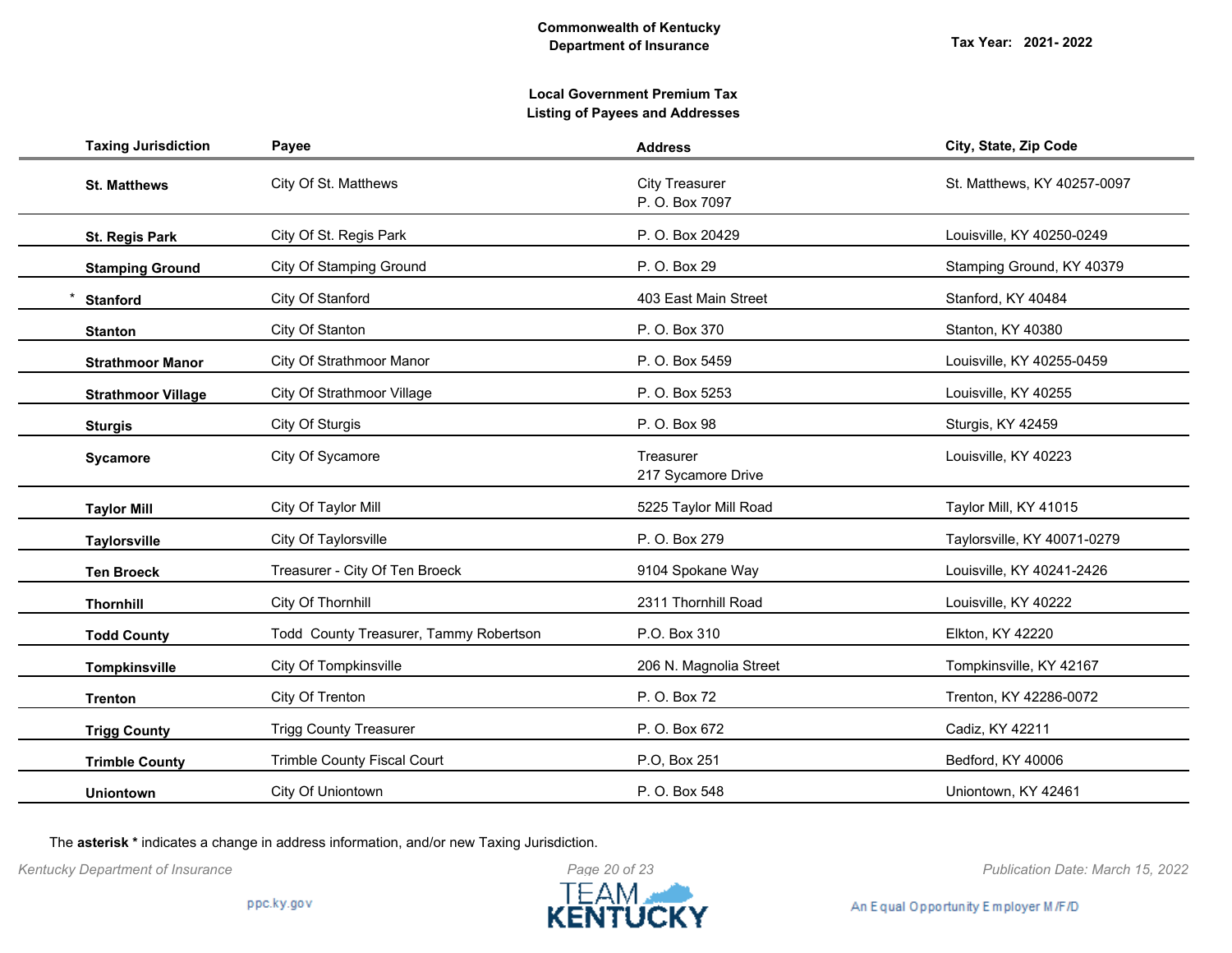| <b>Taxing Jurisdiction</b> | Payee                         | <b>Address</b>                       | City, State, Zip Code      |
|----------------------------|-------------------------------|--------------------------------------|----------------------------|
| Vanceburg                  | City of Vanceburg             | 189 Second Street<br>Suite A         | Vanceburg, KY 41179        |
| <b>Versailles</b>          | <b>City Of Versailles</b>     | 196 South Main St.<br>P. O. Box 625  | Versailles, KY 40383       |
| <b>Vicco</b>               | City Of Vicco                 | P. O. Box 249                        | Vicco, KY 41773            |
| <b>Villa Hills</b>         | City Of Villa Hills           | c/o Heritage Bank<br>P.O. Box 651    | Burlington, KY 41005       |
| <b>Vine Grove</b>          | City Of Vine Grove            | 300 West Main Street                 | Vine Grove, KY 40175-1398  |
| Walton                     | City Of Walton                | 40 North Main Street<br>P. O. Box 95 | Walton, KY 41094           |
| Warsaw                     | City Of Warsaw                | P. O. Box 785                        | Warsaw, KY 41095           |
| <b>Washington County</b>   | Washington County Treasurer   | P. O. Box 126                        | Springfield, KY 40069-0126 |
| <b>Watterson Park</b>      | City Of Watterson Park        | P. O. Box 32391                      | Louisville, KY 40232       |
| Wayland                    | City Of Wayland               | P. O. Box 293                        | Wayland, KY 41666          |
| <b>Wayne County</b>        | <b>Wayne County Treasurer</b> | P. O. Box 439                        | Monticello, KY 42633       |
| Wellington                 | City Of Wellington            | PO Box 5397                          | Louisville, KY 40255       |
| <b>West Buechel</b>        | City Of West Buechel          | 3705 Bashford Avenue                 | Louisville, KY 40218       |
| <b>West Liberty</b>        | City Of West Liberty          | 565 Main Street                      | West Liberty, KY 41472     |
| <b>West Point</b>          | City Of West Point            | 509 Elm Street                       | West Point, KY 40177       |
| Westwood                   | City Of Westwood              | P.O. Box 221287                      | Louisville, KY 40252-1287  |
| Wheatcroft                 | City Of Wheatcroft            | 32 Main Street<br>P. O. Box 42       | Wheatcroft, KY 42463-0042  |
| Wheelwright                | City Of Wheelwright           | P. O. Box 365                        | Wheelwright, KY 41669      |

The **asterisk \*** indicates a change in address information, and/or new Taxing Jurisdiction.



*Kentucky Department of Insurance Publication Date: March 15, 2022*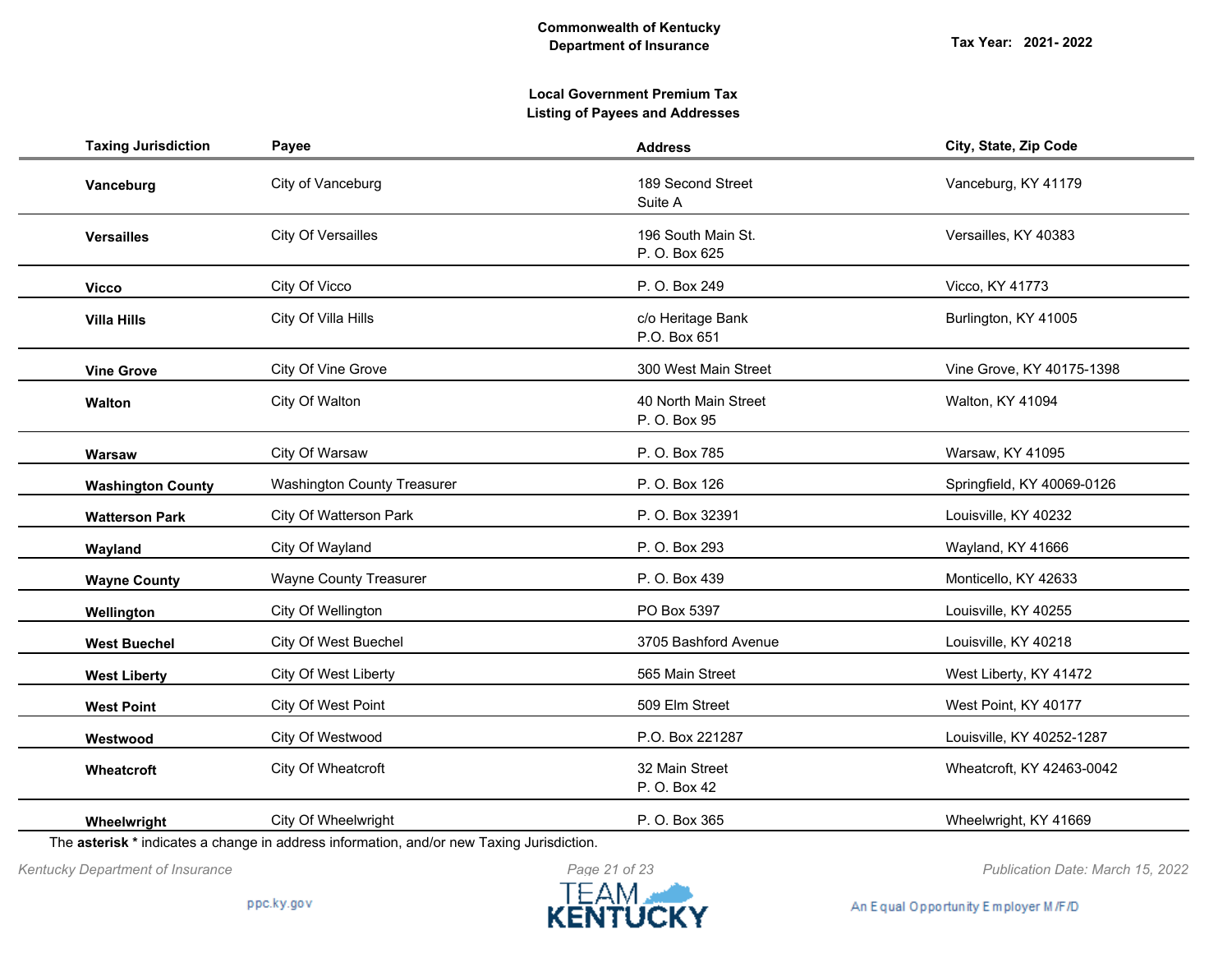| <b>Taxing Jurisdiction</b> | Payee                  | <b>Address</b>                                                    | City, State, Zip Code     |
|----------------------------|------------------------|-------------------------------------------------------------------|---------------------------|
| <b>White Plains</b>        | City Of White Plains   | P. O. Box 399                                                     | White Plains, KY 42464    |
| Whitesburg                 | City Of Whitesburg     | 38 East Main Street                                               | Whitesburg, KY 41858      |
| Whitesville                | City Of Whitesville    | P. O. Box 51                                                      | Whitesville, KY 42378     |
| Wickliffe                  | City Of Wickliffe      | <b>City Clerk-Treasurer</b><br><b>Box 175</b>                     | Wickliffe, KY 42087       |
| Wilder                     | City Of Wilder         | 520 Licking Pike                                                  | Wilder, KY 41071          |
| Wildwood                   | City Of Wildwood       | P. O. Box 24036                                                   | Louisville, KY 40224      |
| Williamsburg               | City Of Williamsburg   | P. O. Box 119                                                     | Williamsburg, KY 40769    |
| Williamstown               | City Of Williamstown   | P. O. Box 147                                                     | Williamstown, KY 41097    |
| Wilmore                    | City Of Wilmore        | 210 S. Lexington Ave.                                             | Versailles, KY 40390      |
| Winchester                 | City Of Winchester     | P. O. Box 4135                                                    | Winchester, KY 40392-4135 |
| <b>Windy Hills</b>         | City Of Windy Hills    | <b>Summit Executive Suites</b><br>4350 Brownsboro Road, Suite 110 | Louisville, KY 40207      |
| Wingo                      | City Of Wingo          | P. O. Box 117                                                     | Wingo, KY 42088           |
| Woodburn                   | City Of Woodburn       | P.O. Box 117                                                      | Woodburn, KY 42170        |
| Woodbury                   | City Of Woodbury       | <b>City Hall</b><br>1 Lock Four Road                              | Woodbury, KY 42288        |
| <b>Woodland Hills</b>      | City Of Woodland Hills | P. O. Box 43032                                                   | Louisville, KY 40243      |
| Woodlawn                   | City Of Woodlawn       | P. O. Box 72127                                                   | Newport, KY 41072-0127    |
| <b>Woodlawn Park</b>       | City Of Woodlawn Park  | Gloria Curran, Treasurer<br>2527 Nelson Miller Parkway, Suite 205 | Louisville, KY 40223-3165 |
| Worthington                | City Of Worthington    | 201 Stewart Avenue                                                | Worthington, KY 41183     |

The **asterisk \*** indicates a change in address information, and/or new Taxing Jurisdiction.



*Kentucky Department of Insurance Publication Date: March 15, 2022*

An Equal Opportunity Employer M/F/D